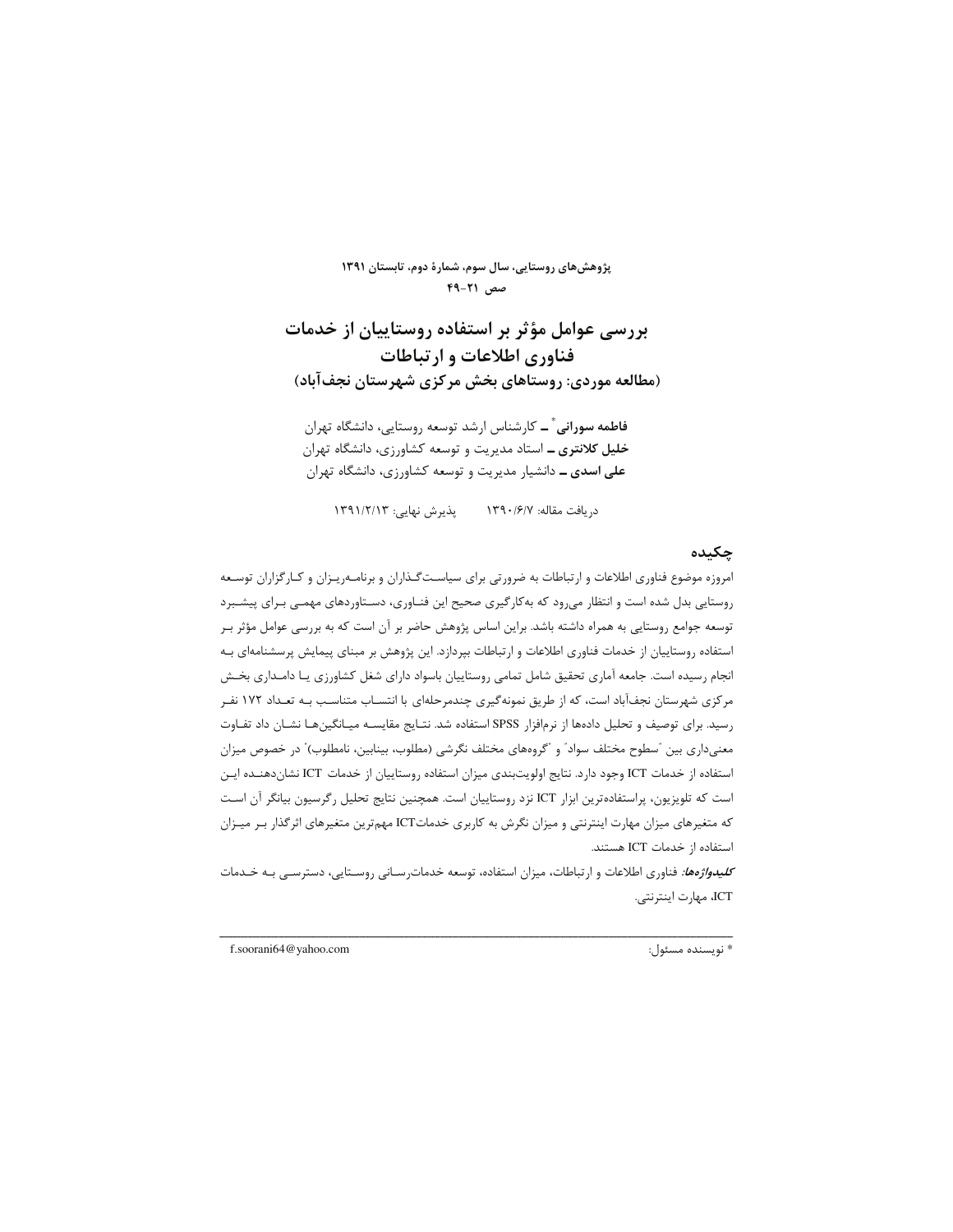فاطمه سورانی و همکاران ــــــــــــــــــ بررسی عوامل مؤثر بر استفاده روستاییان از خدمات فناوری اطلاعات ...

#### مقدمه

توزیع عادلانه امکانات و دستاوردهای توسعه در میان عموم مردم، از خصیصههای مهم اقتصـاد یویا و سالم است. برنامهریزان بهمنظور تحقق این امر، سعی در کـاهش نـابرابریهـا، از طریــق تدوین و اجرای برنامههای متعدد و گسترش همهجانبهٔ جنبههای مثبت توسـعه<code>یـافتگ</code> ادارنـد (تقوایی و نوروزی آورگامی، ۱۳۸۶). براین اساس فناوری اطلاعات و ارتباطــات (ICT) بــه طــور فزاینده از سوی دولتها برای ارائه خدمات مناسبتر به شهروندان مورد استفاده قرار می گیرنـد. به کارگیری ICT روستایی کوششی است برای عرضه خـدمات از کـارگزاران بـه روسـتاییان بـه منظور بهبود عرضه خدمات و نیز تولید مرتبط با نیاز روستاییان و سهولت بسـیاری از فراینــدها .(Roma Rao, 2004)

ICT مزایا و پتانسیلهای بالایی برای پیشبرد اهداف توسعه روسـتایی دارد، بـهطـوری کـه گسترش ICT در روستاها منجـر بـه افـزايش درآمـد روسـتاييان، بـالا رفـتن كيفيـت زنـدگي روستاییان، برابری شهر و روستا در ارائه خدمات، و افـزایش قـدرت تأثیر گـذاری روسـتاییان در سیاستهای دولت میشود.

با التفات به اینکه فناوری اطلاعات و ارتباطـات روسـتایی یکـی از راهبردهـای اساسـی توسـعه خدمات رسانی روستایی است، با *ورود ICT به مناطق روستایی و در یی آن گسترش خدمات به* روستاها می توان زمینه توسعه روستاها را فراهم آورد. تحقیق حاضیر درصیدد است بیا بررسبی *میزان استفادهٔ روستاییان از* ICT به شناسایی عوامــل تأثیرگــذار در گســترش اســتفاده از ایــن فناوری در روستا بیردازد تا از این رهگذر راهکارهای توسعه خدمات از طر*یق* ICT را ارائه دهد. بر این اساس پرسشهای پژوهش به صورت زیر تدوین گردید:

آبا رابطه معنے داری بین ویژگے های فیردی روستاییان و مییزان استفاده از خیدمات ICT وجود دارد؟

<sup>1.</sup> Information and Communication Technology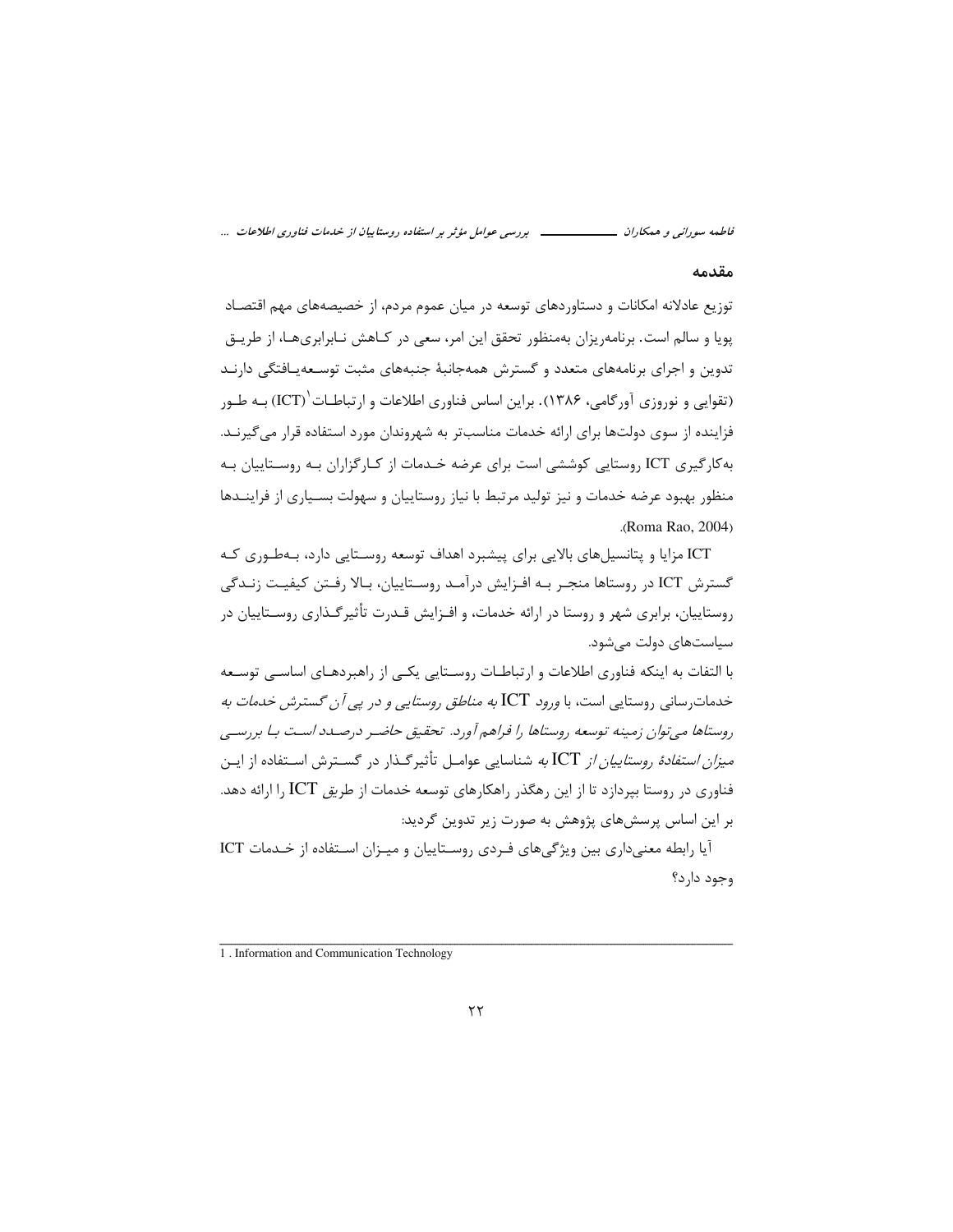آیا رابطه معنیداری بین ویژگیهای اقتصادی روستاییان و میزان استفاده از خدمات ICT وجود دارد؟

آیا رابطه معنیداری بین ویژگیهای اجتماعی روستاییان و میزان استفاده از خدمات ICT وجود دارد؟

آیا رابطه معنی داری بین مهارت اینترنتی روستاییان و میزان استفاده از خدمات ICT وجود دار د؟

آیا رابطه معنیداری بین نگرش روستاییان بـه كـاربری خـدمات ICT و میـزان اسـتفاده از خدمات ICT وجود دارد؟

میزان اثرگذاری هر یک از متغیرهای تحقیق بـر میـزان اسـتفاده از خـدمات ICT در بـین روستاييان چقدر است؟

# مبانی نظری

امروزه در تمام نقاط جهان از فناوری اطلاعات و ارتباطات بـه عنـوان یکـی از مهـمتـرین ابـزار دستیابی به اهداف توسعه یاد میشود. تلاشهای زیادی از سوی صـاحبنظـران مختلـف بـرای ارائه تعریفی از ICT به عمل آمده است. شفریل و همکاران به نقل از مؤسسه فناوری اطلاعات و ارتباطات را ترکیبی از دو مفهوم "فناوری اطلاعات" و "ارتباطـات" مـی‹داننـد؛ بـدینترتیـب کـه فناوري اطلاعات روشها، ابزار، محتوا و نرمافزارهايي را كه فرآيندهاي نامحدود تهيه، گردآوري، پردازش، اداره کردن، پخش و ثبت اطلاعات را در برمی گیرد شامل می شود، و ارتباطـات شـامل فرآيند ارسال، دريافت و اشتراك مفاهيم مرتبط بين طرفين است (Shaffril et al., 2010).

فناوری اطلاعات و ارتباطات دامنه گستردهای از تولید، پخش و کـاربرد اطلاعـات از طریـق رسانههای مختلف را – از رادیو و تلویزیون گرفته تا ماهواره و اینترنت- دربرمی گیـرد. بـه طـور کلی گونههای فناوری اطلاعات و ارتباطات را می توان به صورت زیر خلاصه کرد:

فناوریهای متکی بر امواج الکترومغناطیسی مانند رادیو، تلویزیون، تلفن و مانند اینها؛ فناوریهای متکی بر اطلاعات نوشتاری مانند کتاب، نشریات و رسانههای چاپی؛ و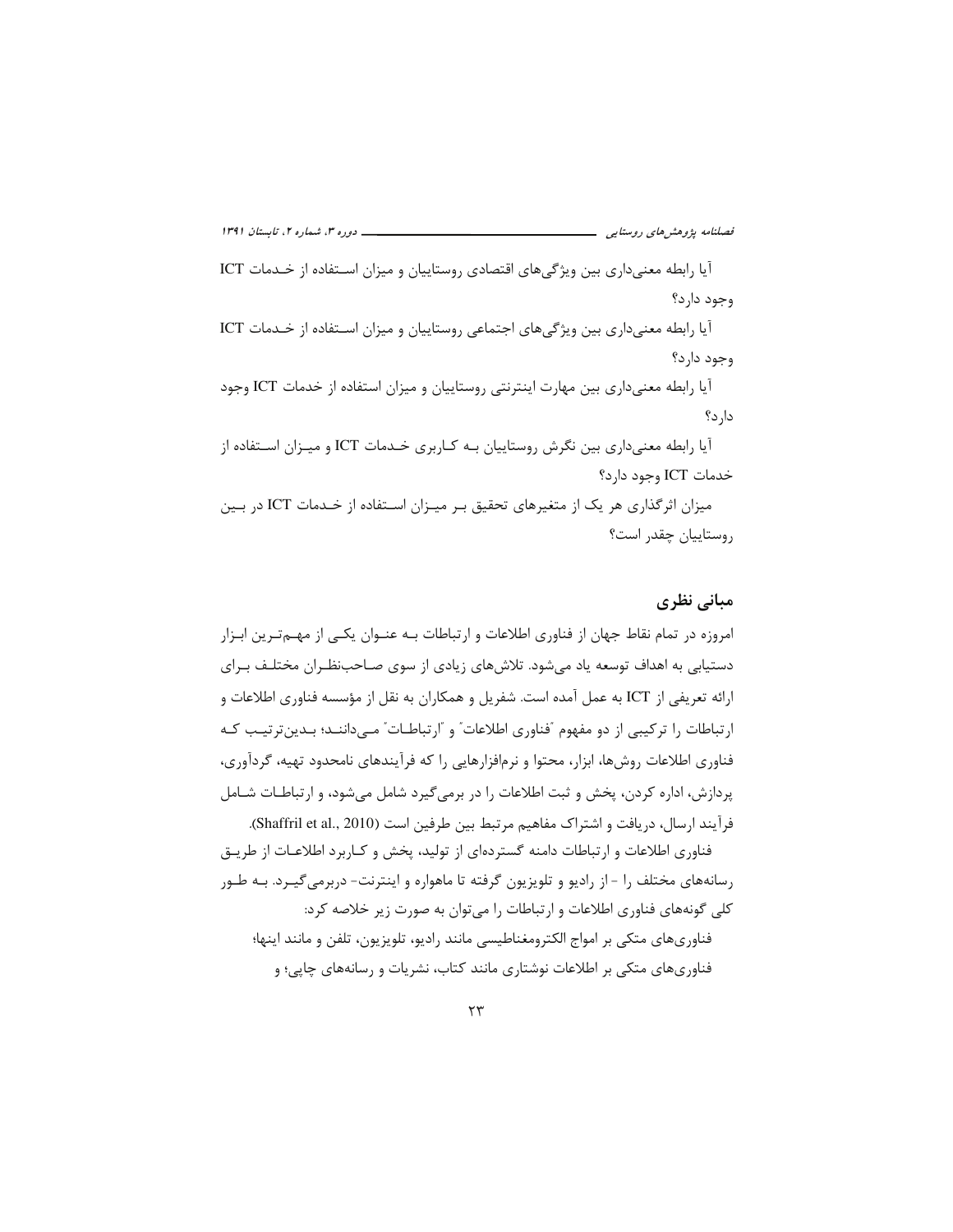فاطمه سورانی و همکاران ـــــــــــــــــــ بررسی عوامل مؤثر بر استفاده روستاییان از خدمات فناوری اطلاعات ...

فناوریهای متکی بر ارتباطات از طریق امواج صوتی و مغزی و کنشها و واکنشهای فردی در تعامل با یکدیگر (آذرکردار، ۱۳۸۴).

با ورود فناوریهای اطلاعاتی و ارتباطی به مناطق روستایی در اکثـر کشـورها بسـتر ایجـاد توسعه اقتصادی و اجتماعی - فرهنگی در این مناطق فراهم شده، بهطوری که با استفاده صحیح از این فناوری شرایط دستیابی به توسعه روستایی با سرعت بیشـتر و هزینـه و سـرمایهگـذاری کمتر امکان پذیر شده است. با توجه به اینکه توسعه امری فراگیر است و نمی تواند تنهـا در یـک بخش از آن اتفاق بیفتد، در این نوشتار به بررسی نقش ICT در ابعـاد مختلـف توسـعهیـافتگی روستا برداخته شده است.

نقش ICT در توسعه اقتصادی– یکی از راهبردهـای اساسـی در توسـعهیـافتگی روسـتاها استفاده از جریان فناوری مناسب، جدید و سازگار با نیازهای گروههای مختلف کشاورزان اعم از عمدهمالکان و خردهمالکان است.

از تأثیرات ICT در بُعد اقتصادی توسعه می¤وان به اســتفاده از ایــن فنــاوری بــرای ورود بــه بازارهای جهانی و دسترسی به بازارهای بین|لمللی اشاره کرد. مسلماً ورود به دنیای ارتباطـات و بازارهای جهانی تأثیرات مثبت اقتصادی همچون کاهش هزینــههـای حمــلونقــل در بازاریــابی محصولات و در نتیجه کاهش هزینههای معاملات اقتصـادی، پیـدا کـردن بازارهـای مناسـب و کارآمد، فروش محصولات، اطلاع از آخرین فناوریهای افزایش سطح تولید و بهـرەوری را بـرای کشاورزان بهدنبال خواهد کرد. درنتیجه افزایش تولید و سوددهی منجر به افزایش سطح درآمد، رفاه اقتصادی و اجتماعی کشاورزان و روستاییان خواهد شد (Schuh, 2002).

از ديگر تأثيرات اقتصاديICT در توسـعه روسـتاها افـزايـش قـدرت بازاريـابي محصـولات کشاورزان و روستاییان و کسب درآمد بیشتر ناشی از ارتباط بیشتر با بازار و دسترسی با هزینـه پایینتر به بازار نهادههای کشاورزی و تسهیلات و امکانات اعتباری است.

ایجاد و توسعه روحیه کارآفرینی در روستاییان اثر دیگر ICT در توسعه اقتصادی است، کـه زمینهساز ایجاد کسبوکار در روستا میشود و تا حدودی بیکاری را کاهش و درآمد روسـتاییان را افزایش میدهد و موجب رفاه اقتصادی آنها میشود.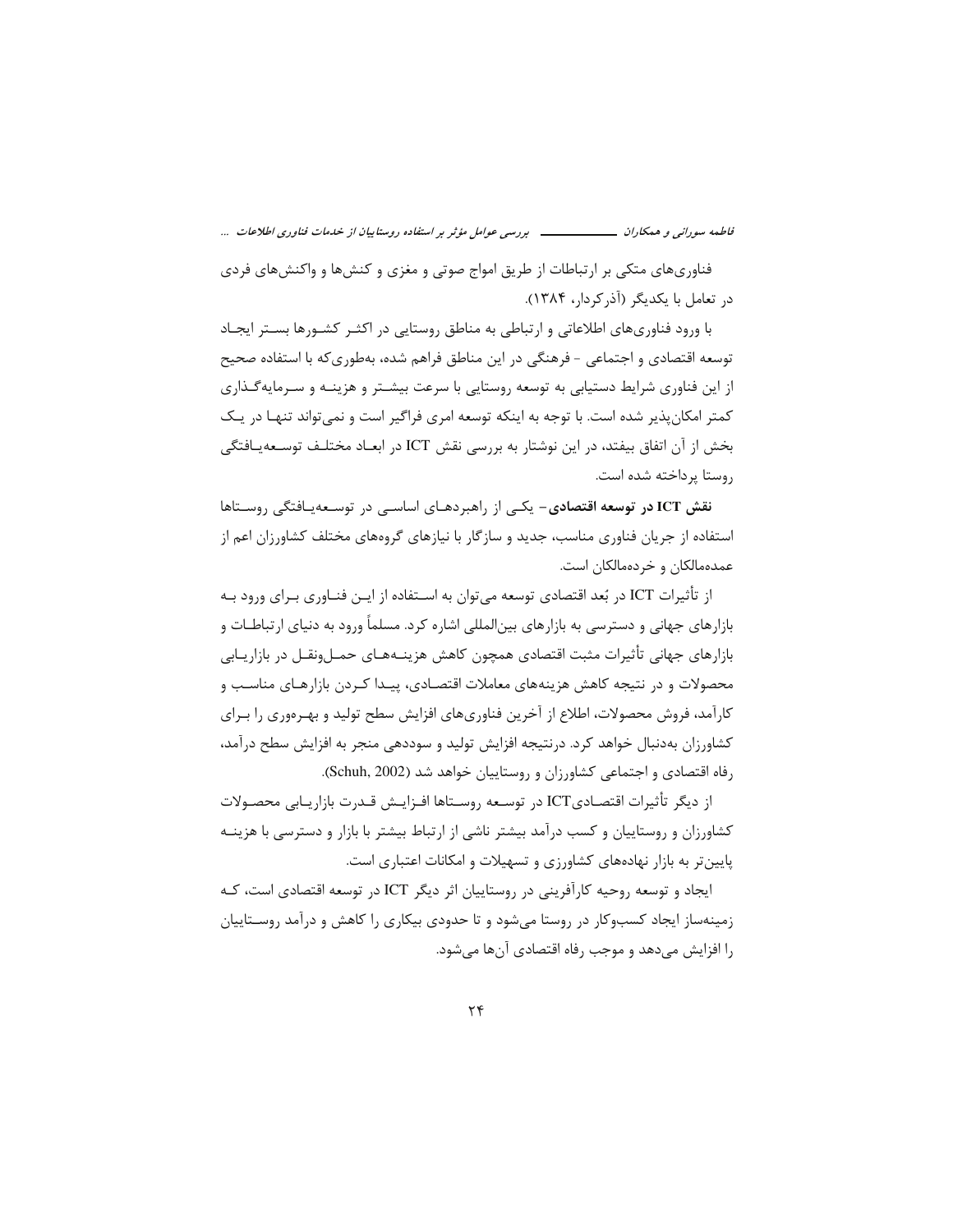نقش ICT **در توسعه فرهنگی–اجتماعی–** از طریق ICT میتوان به اشاعه فرهنگ برابـری برای افراد ناتوان، زنان و گروههای نژادی، قومی و مذهبی و مانند اینها پرداخت و از این طریـق بستر دستیابی به این برابری را در جامعه فراهم کرد. همچنین با آموزش و ترویج حقوق مربوط به خانواده و ارزشهای اجتماعی، موجبات کاهش تنشهای اجتمـاعی و افـزایش توانمندسـازی اجتماعات محلی فراهم خواهد شد، و تأثیر زیادی در تغییر نگرشها، باورها، ارزشهای فرهنگی و هنجارهای اجتماعی خواهد داشت (حجازی، ١٣٧٠).

یکی از مشکلات اساسی در توسعه اجتماعی- فرهنگی، مهاجرت روستاییان بـه شهرهاسـت که می توان با گسترش و بهبود ارائه خدمات زیربنایی دولتی و غیردولتی از طریق ابـزار ICT در روستاها و افزایش فرصتهای شغلی و آموزشی، روستاییان را تشویق به ماندن در روستا کرد.

یکی از تأثیرات فناوری اطلاعات و ارتباطات در توسعه اجتماعی- فرهنگـی افـزایش قـدرت تصمیم گیری روستاییان است. تصمیم درست، به اطلاعات مناسب و بموقــع بســتگی دارد. ایــن موضوع زمینه مشارکت روستاییان در برنامهریزیهای ملـی را نیـز فـراهم مـیآورد و منجـر بـه تدوین و اجرای برنامههای توسعه مطابق با نیازهای مردم و شرایط محلی و ملی میشود.

از دیگر تأثیرات و نقشهای ICT بهویژه اینترنت در توسعه اجتماعی- فرهنگی، میتوان بـه توسعه خدمات بهداشتی - سلامتی و گسترش بیمههای درمانی اشاره کرد.

**نقش ICT در توسعه اکولوژیکی**– یکی از مهمترین عرصههای درآمدزا برای اکثر روستاییان و بەويژە روستاييان فقير و خردەمالک، منابع طبيعے ايـن روستاھاسـت؛ بـەطـورى كـه توسـعه اقتصادی این روستاییان وابسته به منابع طبیعی موجود در روستای آنهاسـت. افـزایش سـریع جمعیت روستاها و نیازهای روستاییان به منـابع تولیـدی و درآمـدزا مشـكلات بزرگـی را بـرای عرصههای طبیعی ایجاد کرده که عامل اصلی تخریب و بهرهبرداری بی رویـه از منــابع طبیعــی و زمینهای زراعی بوده است. تحقیقات نشان داده آموزش روستاییان از طریق رسانههای گروهبی نقش بسزایی در احیای منابع طبیعی داشته است (رضوی، ۱۳۷۹). با اطلاع رسانی و آمـوزش از طریق ابزارهای فناوری اطلاعات و ارتباطات در زمینه چگونگی مدیریت و بهرهبـرداری بهینــه از عرصههای منابع طبیعی و زمینهای زراعی، می توان به حفظ یا بهبود ظرفیت و اصلاح کیفیـت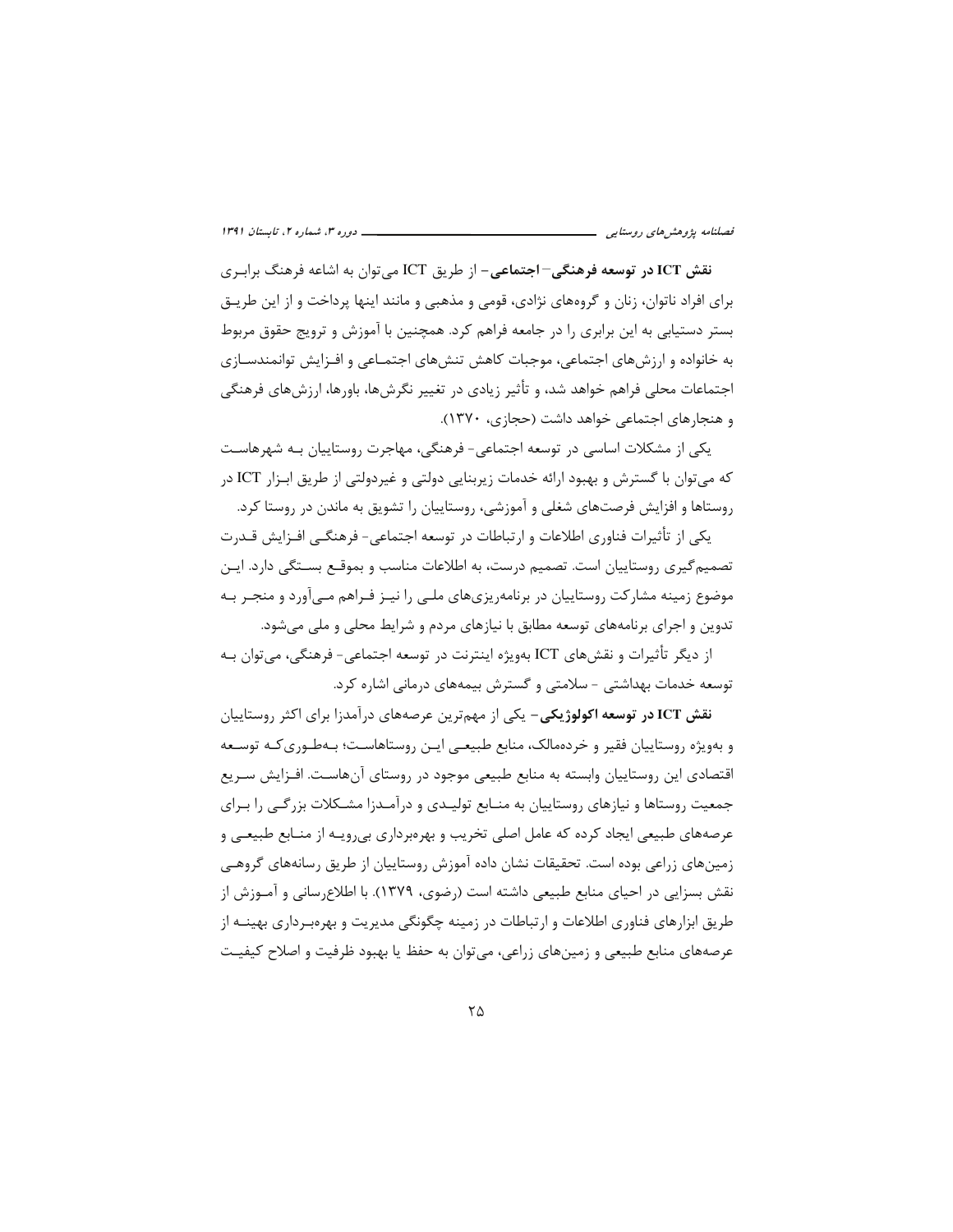فاطمه سورانی و همکاران ــــــــــــــــــ بررسی عوامل مؤثر بر استفاده روستاییان از خدمات فناوری اطلاعات ...

اکوسیستمها و نیز پایداری اکولوژیکی در توسعه روستایی دست یافت.

تحقیقات مختلف نشان داده است که ICT نقش مهمی در رشد اقتصادی و توسعه اجتماعی جوامع ایفا می کند. بر این اساس سرمایهگذاریهایی در زمینه ICT در جوامع روستایی صـورت گرفته است که این جوامع را به سوی توسعه اقتصادی و اجتماعی سوق خواهد داد ( Moshapo .(and Hanrahan, 2004)

عنابستانی و وزیری (۱۳۹۰) در مطالعهای دریافتند که تفاوت معنــی‹داری بــین پاسـخگویی روستاییان در روستاهای برخوردار و نابرخوردار از ICT وجود داشته است و این نشان مــیدهــد که ICT روستایی می¤واند در ابعاد متعددی چون اجتماعی، اقتصادی و کالبـدی تـأثیر مثبتـی داشته باشد.

حاجی;نژاد و همکاران (۱۳۹۰) در مطالعهای نشان دادند که بین میزان اسـتفاده دهیـاران از فناوری اطلاعات و متغیرهای جغرافیایی — از قبیل میزان فاصله از مرکـز شهرسـتان و اسـتان، نوع راه ارتباطي، وضعيت توپوگرافي و سطح امكانات روســتا- هـيچگونــه تفــاوت معنــي‹اري از لحاظ آماري وجود نداشت.

ترجمـان و روشـنی (۱۳۹۰) در مطالعــهای بـه بررسـی عوامـل مـؤثر بـر کـاربرد آمـوزش الکترونیکی در آموزش زنان روستایی در شهرستان ایلام پرداختنـد. نتـایج نشـان داد کـه بـین عوامل آموزشی، فرهنگی، اجتماعی و اقتصادی با کــاربرد آمــوزش الکترونیکــی رابطــه مثبــت و معنىدارى وجود داشته است.

نتايج تحقيق فلاح حقيقى و همكاران (١٣٨٧) نشان داد كه بين سن و ميزان تحصيلات بـا نگرش نسبت به فناوری اطلاعات و ارتباطات در فعالیتهای تـرویج کشـاورزی رابطـه مثبـت و معنیداری وجود داشت. همچنین نتایج تحلیل عاملی نشان داد که چهار عامـل بهبـود کـارایی ترويج، محيطي- سازماني، كيفيت محتوا و عامـل هزينــه- اثربخشــي اقتصـادي ۵۵/۵ درصـد از واریانس کل نگرش در خصوص فناوری اطلاعات و ارتباطات در فعالیتهای ترویج کشـاورزی را تبيين ميكنند.

نتايج تحقيق كريمي و همكاران (١٣٨۶) با عنوان تحليل عـاملي عوامـل مـؤثر بـر اسـتفادة آموزشگران از فناوریهای اطلاعات (IT) در آموزشهای علمـی- کـاربردی کشـاورزی و منـابع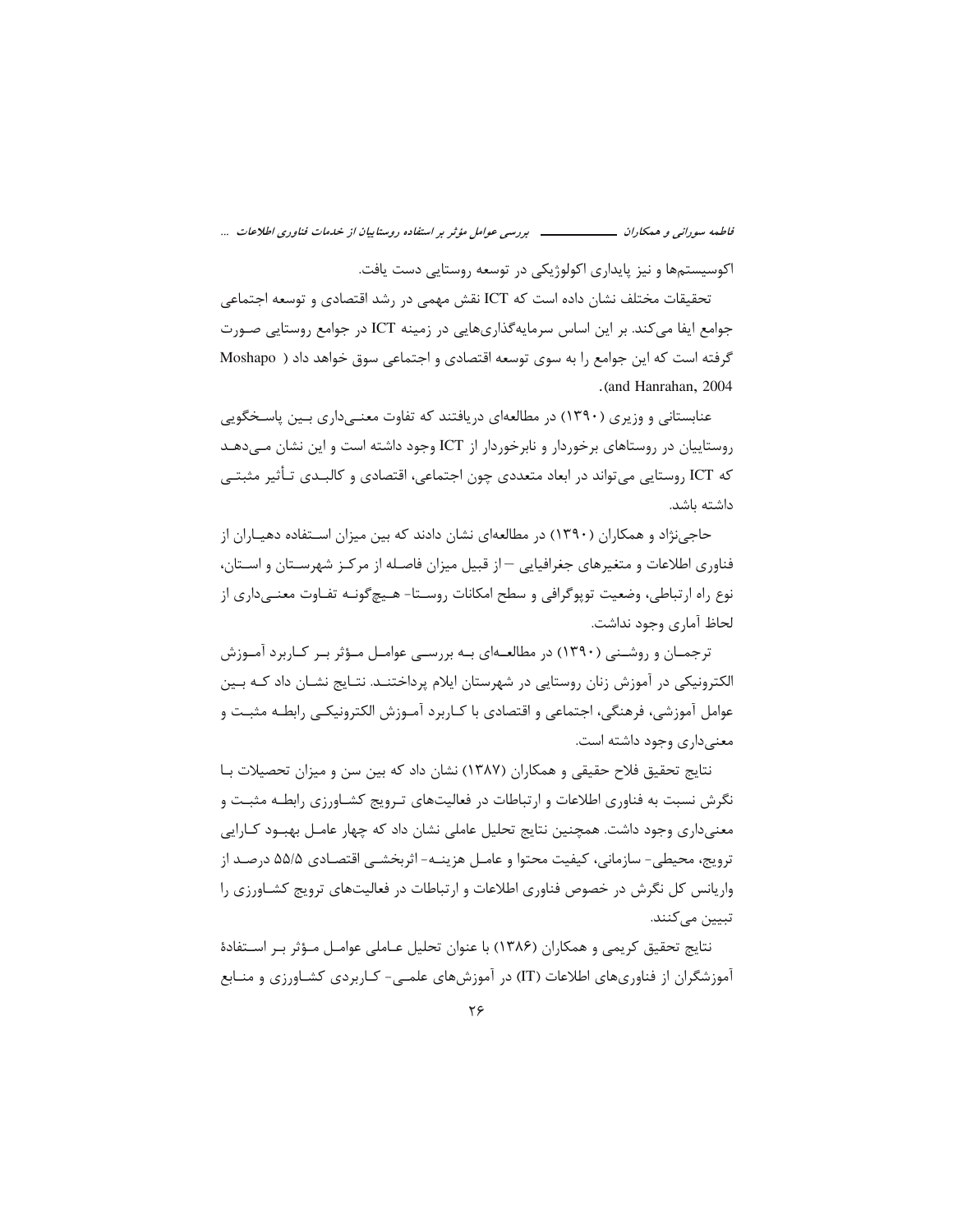طبیعی نشان داد که چهار عامل آشنایی و مهارت نسـبت بـه تجهیـزات∏ عبـارتانـد از عامـل نگرشی، شرایط، امکانات و مهارت در زبـان انگلیسـی و ایـن چهـار عامـل حـدود ۶۴ درصـد از واریانس عوامل مؤثر بر استفاده آموزشگران از فناوریهای اطلاعات را تبیین می کردند.

قلی نیا و سالاری طبس (۱۳۸۸) به تحقیقی با نام عوامـل مـؤثر بـر اسـتفاده روسـتاییان از خدمات دفاتر روستایی در استان خراسان جنوبی پرداختند. نتایج این تحقیق نشان داد که هـر چه سطح سواد و معلومات روستاییان افزایش یابد و افراد مهارتهای لازم بهمنظور بهرهگیری از خدمات را کسب کرده باشند، میزان شناخت و آگاهی شان از خدمات ارائهشده در دفاتر بیشـتر مے شود.

خلیل مقدم (۱۳۸۷) در تحقیقی به مطالعه بررسی عوامل مؤثر بـر میـزان پـذیرش ICT در مركز جامع خدمات ICT قرنآباد يرداخت. نتايج تحقيق نشان داد كه بين ميزان يذيرش ICT و متغیرهای سن، میزان تحصیلات، جنسیت، میزان مهارت رایانهای کاربر و تعداد افـراد اداری در خانواده رابطه مثبتي وجود دارد.

موشاپو و هنرهان (۲۰۰۴) در تحقیقی با نام خدمات ICT برای توسعه جوامع روستایی، بـه بررسی تعدادی از روستاهای مناطق جنوب آفریقا پرداختند. نتـایج نشـان داد تلفـن بیشـترین استفاده را در بین ابزار ICT در روستاها دارد. با این حال سـهم تلفـن در توسـعه جوامـع فقيـر روستايي داراي اهميت كمترى است، زيرا بيشتر خدمات ICT از طريق اينترنت ارائه مي شود.

مطابق یافتههای پرادو و دیگران (۲۰۱۱) بیشتر روستاییان ایالت میناز گرایـز <sup>۱</sup> در برزیـل از فناوری اطلاعـات و ارتباطـات بـرای تفـریح، درگیـر شـدن در مشـارکت مـدنی و ممارسـت در مهارتهای حرفهای استفاده می کردند.

در مطالعهای که لاشگارا و دیگران (۲۰۱۲) با عنوان عوامل مؤثر بـر اسـتفاده روسـتاییان از مراکز از راه دور انجام دادند، مشخص شد که فقط ۳۸/۳ درصـد از روسـتاییان مـورد مطالعـه از مراکز از راه دور استفاده میکردند و این استفاده بیشتر مربوط به استفاده از پُستبانک، خدمات

<sup>1.</sup> Minas Gerais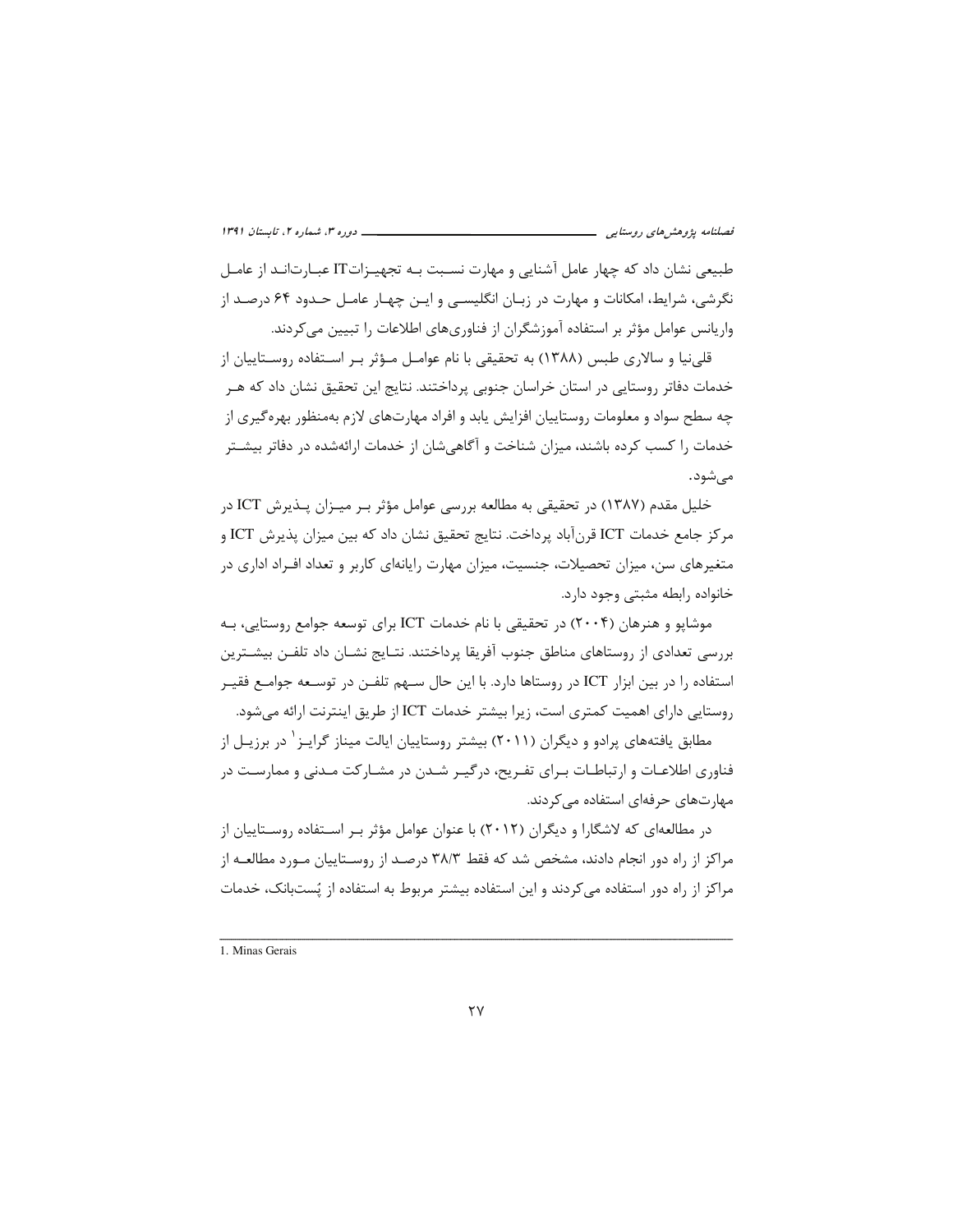فاطمه سورانی و همکاران ـــــــــــــــــــ بررسی عوامل مؤثر بر استفاده روستاییان از خدمات فناوری اطلاعات ...

اداری و استفاده مستقیم و غیرمستقیم از خدمات اینترنتی بود. همچنین مهمترین عامـل مـؤثر بر استفادهٔ روستاییان از فناوری اطلاعات و ارتباطات، عامل فرهنگی- اجتماعی بوده است.

نتایج حاصل از پژوهش قارون و همکاران (۱۳۸۹) نشان داد که سه عامـل مـدیریت تولیـد شیر، اطلاع یابی و انجام امور اداری از طریق اینترنت و خرید اینترنتی در مجموع ۶۹/۲۵ درصد از واریانس به کار گیری فناوری اطلاعـات در مـدیریت گــاوداریهـای صـنعتی شــیری را تبیــین مے کنند.

چاند و دیگران (۲۰۰۵) در پژوهشی تـأثیر فنـاوری اطلاعـات و ارتباطـات (اینترنـت) را در زندگی مردم مناطق روستایی یفنت در جزایر سـلیمان مـورد بررسـی قـرار دادنـد. یافتـههـای پژوهش نشان داد که تراکم جمعیت، توزیع و دسترسی به پایگاه و محل پایگـاه الکترونیکـی در روستا، هزینه خدمات و میزان آگاهی از خدمات بر میزان استفاده از ICT تـأثیر دارد. بیشــترین میزان استفاده را خدمات شبکه اینترنت تشکیل میداد که نیمی از آن مربوط به دریافت اخبـار بود.

شافریل و دیگران (۲۰۱۰) طی مطالعهای مؤلفههای اجتماعی- اقتصادی مؤثر در استفاده از رایانه را در مدیریت کاری رهبران روستایی در مالزی مـورد بررسـی قـرار دادنـد. نتـایج نشـان میدهد تفاوت معنـیداری بـین "میـزان اسـتفاده از رایانـه در مـدیریت کـاری" بـا فاکتورهـای جنسیت، نوع شغل و آموزش پاسخگویان وجود دارد، همچنین رابطه منفـی و معنـیداری بـین استفاده از رایانه در مدیریت کاری و سن وجود دارد (Shaffril et al., 2010, 3623).

فوریه (۲۰۰۸) در بررسی بهبـود معیشـت فقـرای روسـتایی از طریـق فنـاوری اطلاعـات و ارتباطات، به مطالعه روستاهای جنوب آفریقا پرداخت. بر اساس نتایج این پـژوهش عمـدهتـرین دلایل عدم استفاده روستاییان از فناوری اطلاعات و ارتباطات شامل کمبـود درآمـد روســتاییان برای دسترسی به فناوری اطلاعات و ارتباطات؛ فقدان حداقل مهارت لازم برای استفاده از ICT؛ عدم آگاهی در مورد چگونگی استفاده از ICT برای ارتقای معیشت؛ و عـدم احسـاس نیـاز بـه خدمات ارائهشده برای جامعه بود.

در جمع بندی می توان گفت که فنـاوری اطلاعـات و ارتباطـات روسـتایی از پـیش:پیازهـای توسعه روستایی است. با توجه به پتانسیل بالای ICT و محـدودیتهـای روسـتاهای کشـور بـه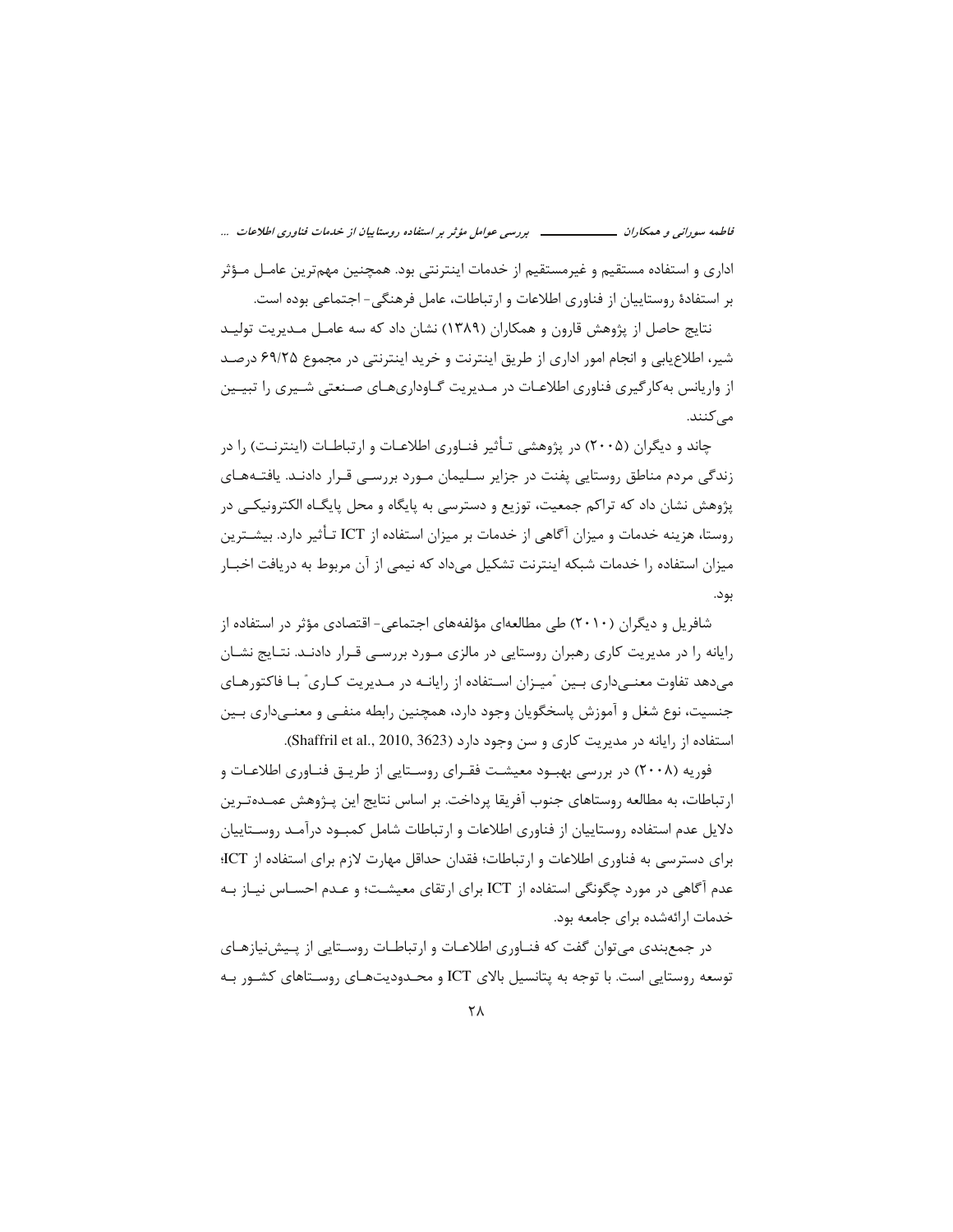دلیل دشواری و هزینهبر بودن خدماترسانی به این مناطق، ضرورت گسترش ICT در روسـتاها مشخص میشود. بهمنظور استفادهٔ بهینه از این فناوری باید به بررسی وضعیت موجود اسـتفاده روستاییان از خدمات ارائهشده پرداخت و با شناسایی عوامل تأثیرگـذار در گســترش اســتفاده از این فناوری در فراهم کردن بستر بهبود این عوامل کوشید پژوهش حاضر نیز بهمنظور دستیابی به این هدف صورت گرفته است.

با بررسی نتایج و تحقیقات بهعملآمده، مدل مفهومی تحقیق تدوین گردید که در شکل ۱ نشان داده می شود.



شكل ١. مدل مفهومي تحقيق

# روششناسی پژوهش

جامعه آماری پژوهش شامل ۱۲۰۴ نفر از روستاییان باسواد، دارای شغل کشاورزی یا دامداری و ساکن در بخش مرکزی شهرستان نجفآبـاد بـود کـه از ایـن میـان تعـداد ۱۷۲ نفـر بـه روش نمونه گیری چندمرحلهای با انتساب متناسب به عنوان نمونه آماری انتخاب شد. ابزار اصلی ایـن پژوهش، پرسشنامهٔ محققساختهٔ مقدماتی بود که پس از مـرور پـژوهشهـای مـرتبط، تـدوین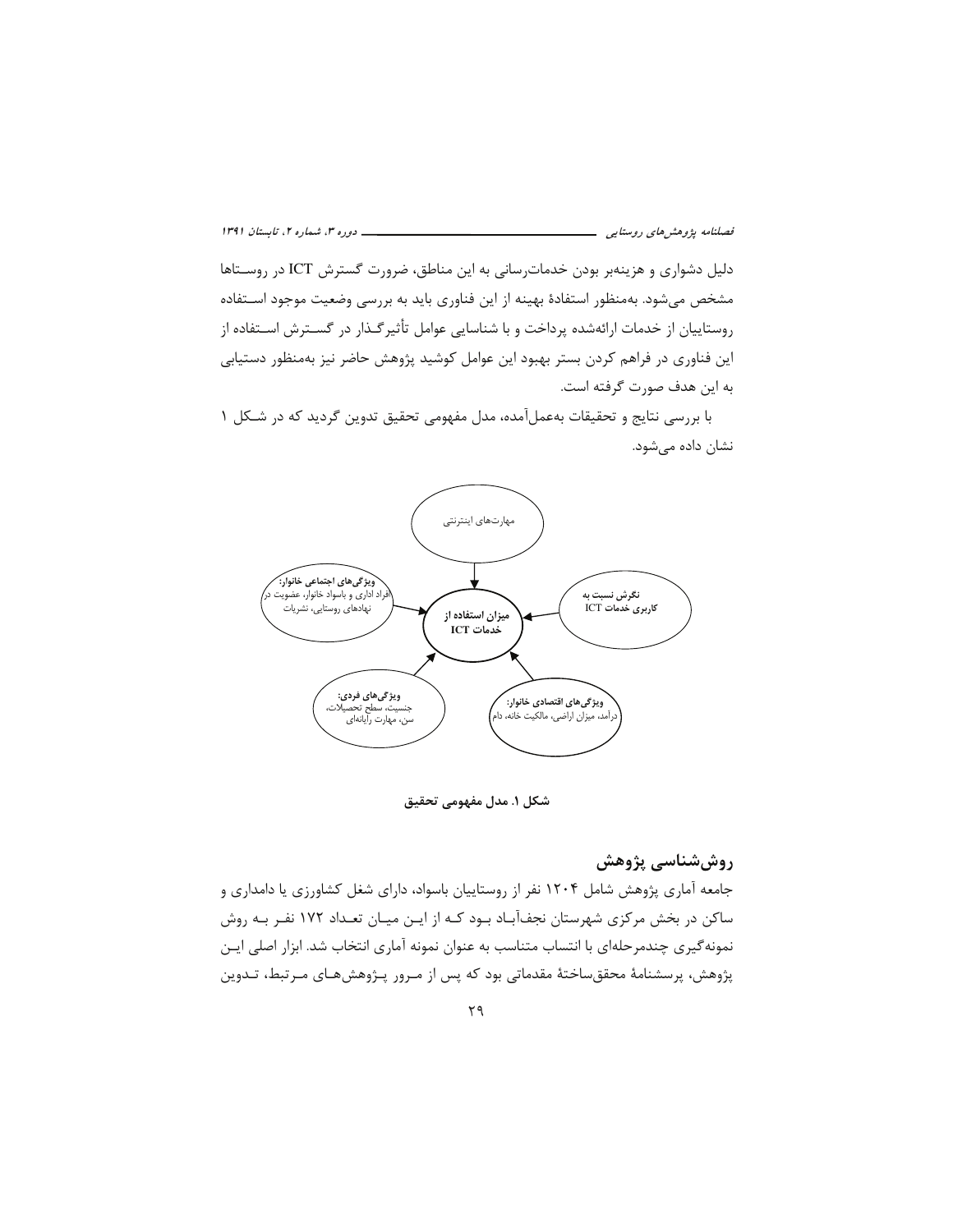### 

گردید و پس از اطمینان از روایی ظاهری و محتوایی و پایایی آن و انجام اصلاحات، پرسشـنامهٔ نهایی طراحی گردید. اعتبار محتـوایی بـا نظرخـواهی از متخصصـان گـروه مـدیریت و توسـعه کشاورزی دانشگاه تهران تأیید گردید. برای تعیین پایایی پرسشنامه، تعداد ۳۰ نمونه پرسشنامه از پاسخگویان تکمیل و آلفای کرونباخ تعیین شد. مقدار آلفای کرونبــاخ بـرای میـزان اســتفاده روستاییان از خدمات ICT برابر با ۰/۸۵ و برای بخش نگرش نسـبت بـه کـاربری ICT برابـر بـا ۰/۸۶ بودکه برای پژوهش حاضر ضریب پایایی مناسبی بود.

بهمنظور سنجش متغیر وابسته، میزان استفادهٔ روستاییان از خیدمات ICT از ۵۵ گوپیه در ییک مجموعه منظم از عبارات دارای ترتیب خاص و دارای وزنهای مساوی استفاده شد و مخاطبـان میزان استفاده خود از خدمات ICT را در یک مقیاس ۵ قسمتی لیکرت (از خیلی کم تـا خیلـی زياد در دامنه ١ تا ۵) بيان كردند. سپس با حاصل جمع پاسخ به گويهها، نمـره ميـزان اسـتفاده روستاییان از خدمات ICT به دست آمد. بهمنظور سنجش نگرش به کاربری فناوری اطلاعـات و ارتباطات از ۱۹ گویه از طیف لیکرت استفاده شد. این گویهها در مجموعهای مـنظم از عبـارات دارای ترتیب خاص و دارای وزنهای مساوی تنظیم شد و مخاطبان میـزان موافقـتشـان را بـا گویهها در یک مقیاس ۵ قسمتی لیکرت، از کاملاً موافقم تا کاملاً مخالفم در دامنه ۵ تا ۱، برای گویههای مساعد و از کاملاً مخالفم تا کاملاً موافقم در دامنه ۱ تا ۵، بـرای گویـههـای نامسـاعد بیان کردند. سپس با حاصل جمع پاسخهای دادهشده به گویهها، نمره میزان نگرش بـه کـاربری ICT بەدست آمد.

به منظور ارزیابی کیفی نگرش به کاربری ICT و دستهبنـدی پاسـخگویان بـر اسـاس نمـره نگرش آنها، از رابطه (۱)، استفاده شد. در رابطـه (۱)  $\overline{x}$  نشــان‹هنــده میــانگین و  $d$ 8 انحـراف معيار است.  $\overline{x} + \frac{1}{2} sd \langle A$ 

A= نگرش مطلوب  $\overline{x} + \frac{1}{2} sd \rangle B \rangle \overline{x} - \frac{1}{2} sd$ B= نگرش بينابين (١) مله (١) C= نگرش نامطلوب  $\overline{x}$  –  $\frac{1}{2}$  sd  $\overline{C}$ 

برای تجزیه و تحلیل اطلاعات جمعآوریشده، از نرمافزار SPSS و Excel استفاده شد.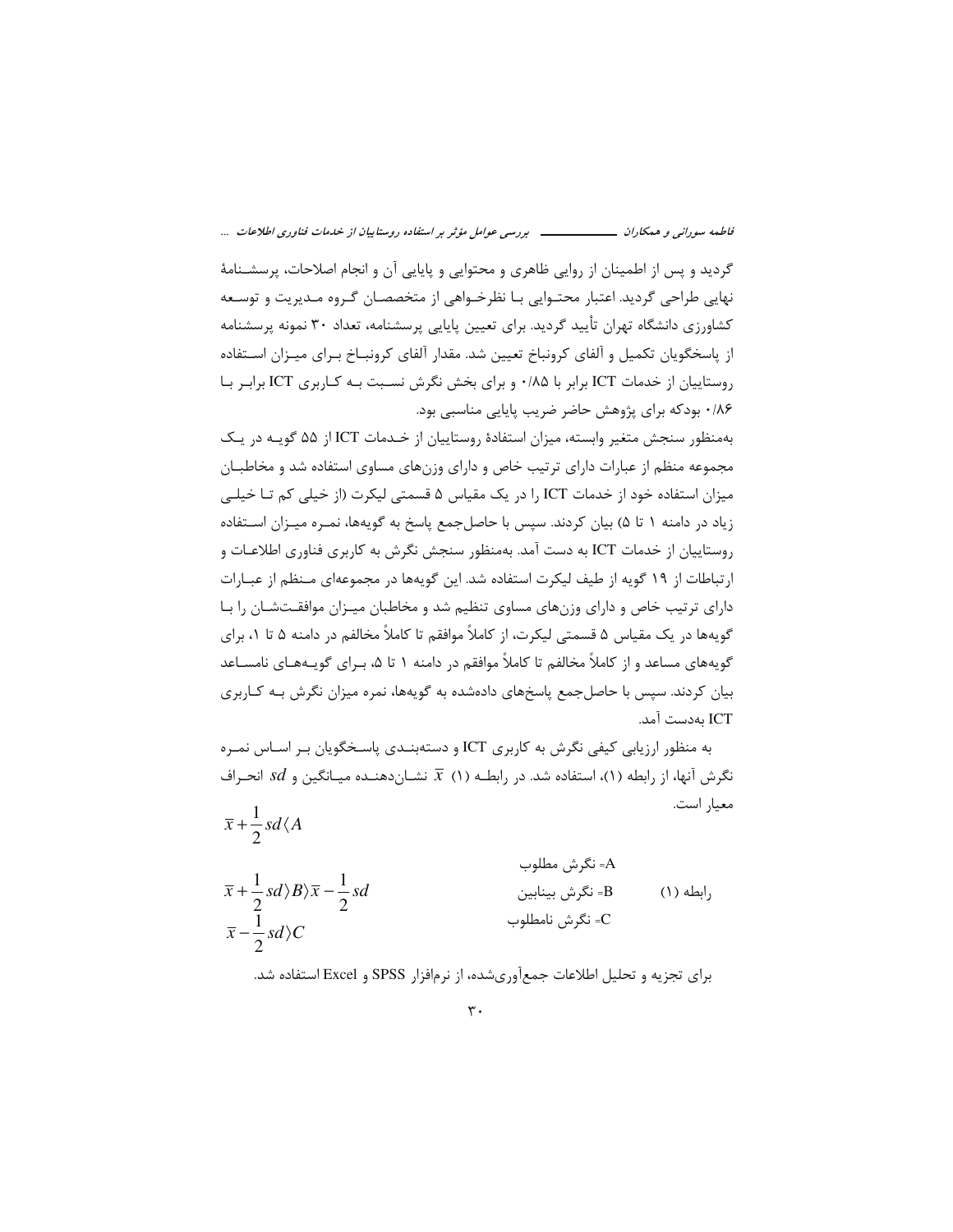#### بافتهها

نتايج حاصل از توصيف ويژگيهاي نمونهٔ مورد مطالعه نشان داد که ميانگين سـني پاسـخگويان در حدود ۴۰ سال بود و بیشترین فراوانی مربوط به گروههای سنی ۲۴-۱۴ و ۴۶-۳۶ سال بـود. از نظر سطح تحصیلات، بیشترین فراوانی (۴۰/۸ درصد) مربوط به پاسـخگویانی بــود کــه ســواد خواندن و نوشتن و ابتدایی داشتند. از نظر شغل اصلی، ۳۸/۸ درصد آنها کشاورز، ۵۱/۱ درصد دارای شغل آزاد، ۵/۸ درصد دارای دولتی و ۴/۳ درصد افراد دارای مشاغل دیگر (شـورا، دهیـار، تعاونی و روحانی) بودند. از نظر مهارت رایانهای ۴۳/۱ درصد از پاسخگویان فاقـد مهـارت، ۲۲/۴ درصد در حد کم، ۱۸/۴ درصد در حد متوسط و ۱۶/۱ درصد دارای مهـارت زیـادی در کـار بـا رايانه بودند. از نظر مهارت اينترنتي ۵۸ درصد پاسخگويان فاقد مهارت، ۱۵/۵ درصد مهارت كم، ۱۱/۵ درصد مهارت متوسط و ۱۴/۹ درصد دارای مهارت زیادی در کار با اینترنت بودند.

اولویتبندی میزان استفاده روستاییان از فنـاوری اطلاعـات و ارتباطـات- بـهمنظـور تعیـین اولویت میزان استفاده روستاییان از فناوری اطلاعات و ارتباطات از روش اولویتبنـدی براسـاس انحراف معیار استفاده شـد. بـا توجـه بـه جـدول ١، میـزان اسـتفاده از برنامـههـای تلویزیـونی درخصوص پیشگیری و مبارزه با بیماریهای شایع انسانی، در مورد بهداشت فردی و خانوادگی، و دریافت اخبار جدید کشاورزی و دامپروری به ترتیب اولویتهای اول تـا سـوم را بـهدسـت آوردند. در مقابل، استفاده از اینترنت بـرای فـروش محصـول، اسـتفاده از پیامـک صـوتی بـرای دريافت اطلاعات تغييرات قيمت محصول و تغييرات آبوهوا، اولويتهاى آخـر را از نظـر ميـزان استفاده بەدست آورند.

رتبهبندی مذکور نشان می دهد که روستاییان ترجیح می دهند به علت کمهزینهتر و سادهتر بودن استفاده از رسانههای گروهی – بهویژه تلویزیون و رادیو- برای کسب اطلاعـات موردنیـاز خود از این رسانهها استفاده کنند. البته همانطور که در جدول ۱ نیز نشـان داده شـده اسـت، مقدار میانگین استفاده به طور کلی کم است، بـه صـورتی کـه از گویـه نهـم بـه بعـد میـانگین استفاده در حد خیلی کم قرار دارد.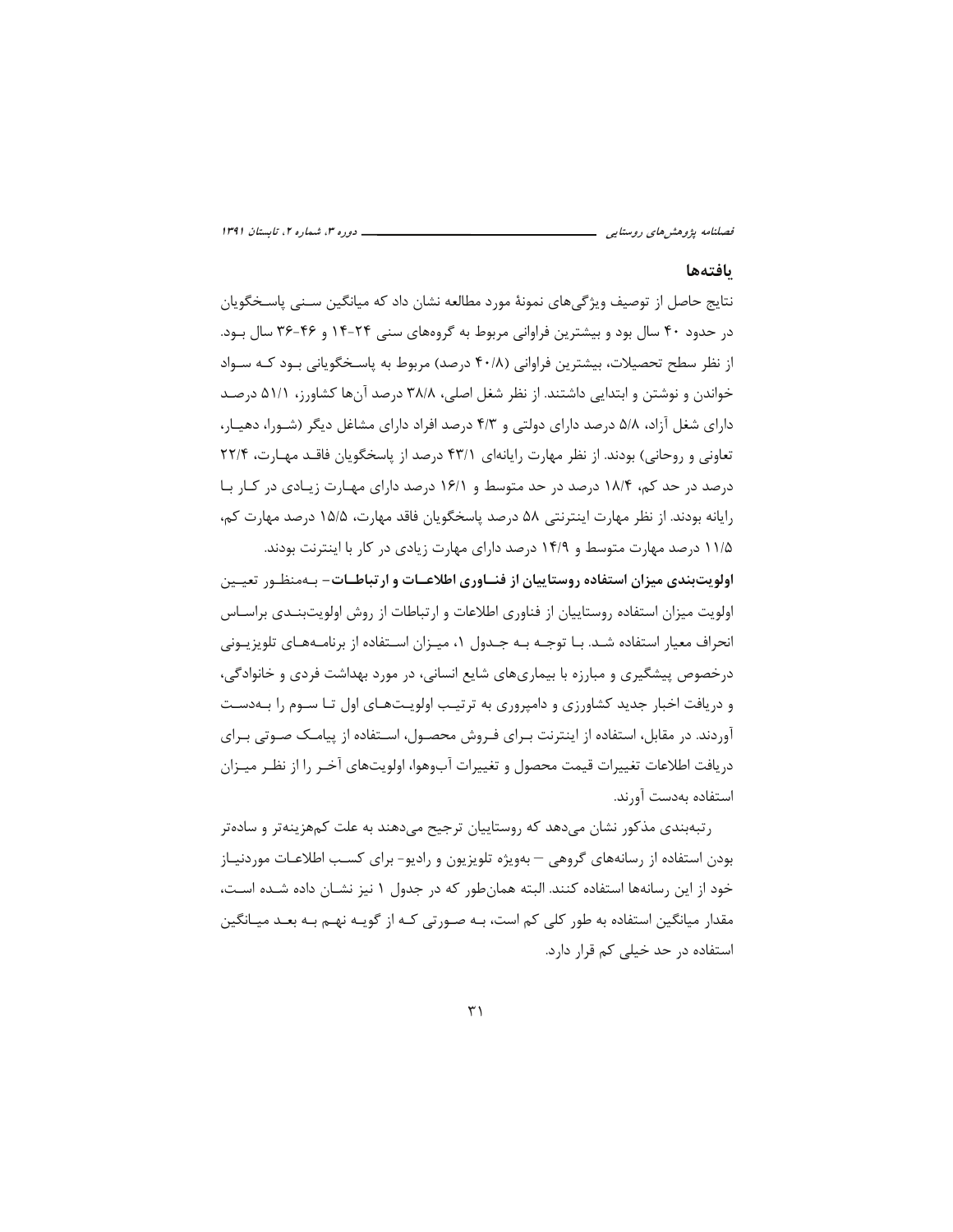جدول ۱. توزیع فراوانی و اولویتبندی میزان استفاده از

خدمات فناورى اطلاعات و ارتباطات در روستاييان

|        | میزان استفاده از خدمات فناوری اطلاعات و |                       |                               |                                                                     |  |  |  |  |
|--------|-----------------------------------------|-----------------------|-------------------------------|---------------------------------------------------------------------|--|--|--|--|
|        | ارتباطات از دیدگاه روستاییان            |                       |                               | گويەھا                                                              |  |  |  |  |
|        | ضريب                                    | انحراف                | ميانگين                       |                                                                     |  |  |  |  |
| اولويت | تغييرات                                 | معيار                 | $(\cdot - \Delta)$            |                                                                     |  |  |  |  |
|        |                                         |                       |                               | تماشای برنامههای تلویزیونی نحوه پیشگیری و مبارزه با                 |  |  |  |  |
| ١      | .754                                    | $1/\tilde{r}$         | $\mathbf{y} \cdot \mathbf{y}$ | بیماریهای شایع انسانی                                               |  |  |  |  |
|        |                                         |                       |                               | .<br>تماشـاي برنامــههـاي تلويزيــوني راجــع بــه بهداشــت فــردي و |  |  |  |  |
| ٢      | ۱۴۶۶                                    | ۱۳۶                   | ۲/۹۱                          | خانوادگی                                                            |  |  |  |  |
|        |                                         |                       |                               | استفاده از تلویزیـون بـرای دریافـت اخبـار جدیـد کشـاورزی و          |  |  |  |  |
| ٣      | .7019                                   | ۱۵۱                   | $Y/\lambda$ 9                 | دامپروری                                                            |  |  |  |  |
|        |                                         |                       |                               | تماشای برنامههای تلویزیونی نحوه مبارزه با آفات و بیماریهای          |  |  |  |  |
| ۴      |                                         | .784.<br>۱/۴۷<br>Y/YY |                               | گیاهان و دامها                                                      |  |  |  |  |
| ۵      | ۰/۶۷۳                                   | ۱/۴۳                  | Y/Y                           | تماشاى برنامههاى تلويزيونى نحوه صحيح أبيارى مزارع و باغها           |  |  |  |  |
|        |                                         |                       |                               | استفاده از رادیو برای آگاهی از نحوه پیشگیری و مبارزه با             |  |  |  |  |
| ۶      | .1911                                   | ۱/۳۵                  | ۱/۹۸                          |                                                                     |  |  |  |  |
| ٧      | .199Y                                   | ۱/۴۷                  | Y/11                          | استفاده از رادیو برای افزایش اطلاعات بهداشتی و درمانی               |  |  |  |  |
|        |                                         |                       |                               | استفاده از رادیو برای دریافت اخبار جدید کشاورزی و                   |  |  |  |  |
| ٨      | .7Yf.                                   | ۱/۵۲                  | $Y/\cdot 9$                   | دامپروری                                                            |  |  |  |  |
|        |                                         |                       |                               | استفاده از عابربانک برای برداشت و واریز پول یا پرداخت قبض           |  |  |  |  |
| ٩      | · / Y Y A                               | ۱/۸۱                  | Y/YY                          | و شارژ تلفن همراه                                                   |  |  |  |  |
| ۱۰     | $\cdot/\lambda\cdot\mathsf{V}$          | ۱۱۶۵                  | $\mathbf{Y}/\cdot\Delta$      | استفاده از تلویزیون برای آگاهی از قیمت محصول و نهادهها              |  |  |  |  |
|        | ۰۱۸۴۲                                   | $1/\mathfrak{F}$ .    | 1188                          | استفاده از رادیو برای افزایش آگاهی راجع به مبارزه بـا آفـات و       |  |  |  |  |
| ۱۱     |                                         |                       |                               | بیماریهای گیاهان و دامها                                            |  |  |  |  |
| ۱۲     | $\cdot/\lambda\Delta$ .                 | ۱/۵۵                  | 1/17                          | تماشای برنامههای تلویزیونی تولید و پرورش محصول                      |  |  |  |  |
| ۱۳     | ۱۸۵۵.                                   | ۱۵۱                   | 1/78                          | استفاده از تلفن ثابت براي ارائه گزارش آسيبديدگي محصول               |  |  |  |  |
| ۱۴     | $\cdot/\lambda V$                       | 1/f.                  | ۱/۸۴                          | استفاده از تلفن ثابت برای هماهنگی با کارشناسان کشاورزی و            |  |  |  |  |
|        |                                         |                       |                               | دامپزشکی                                                            |  |  |  |  |
| ۱۵     | .7919                                   | ۱۱۶۰                  | 1/Yf                          | استفاده از تلفن همراه برای هماهنگی با کارشناسان کشاورزی و           |  |  |  |  |
|        |                                         |                       |                               | دامپروری                                                            |  |  |  |  |
| ۱۶     | .79Y                                    | ۱٬۵۹                  | ۱۱۶۳                          | استفاده از تلفن همراه براى ارائه گزارش آسيبديدگى محصول              |  |  |  |  |
| ۱۷     | .7911                                   | ۱۱۶۰                  | ۱۱۶۳                          | میزان استفاده از تلفن همراه برای دریافت اخبار جدید کشاورزی          |  |  |  |  |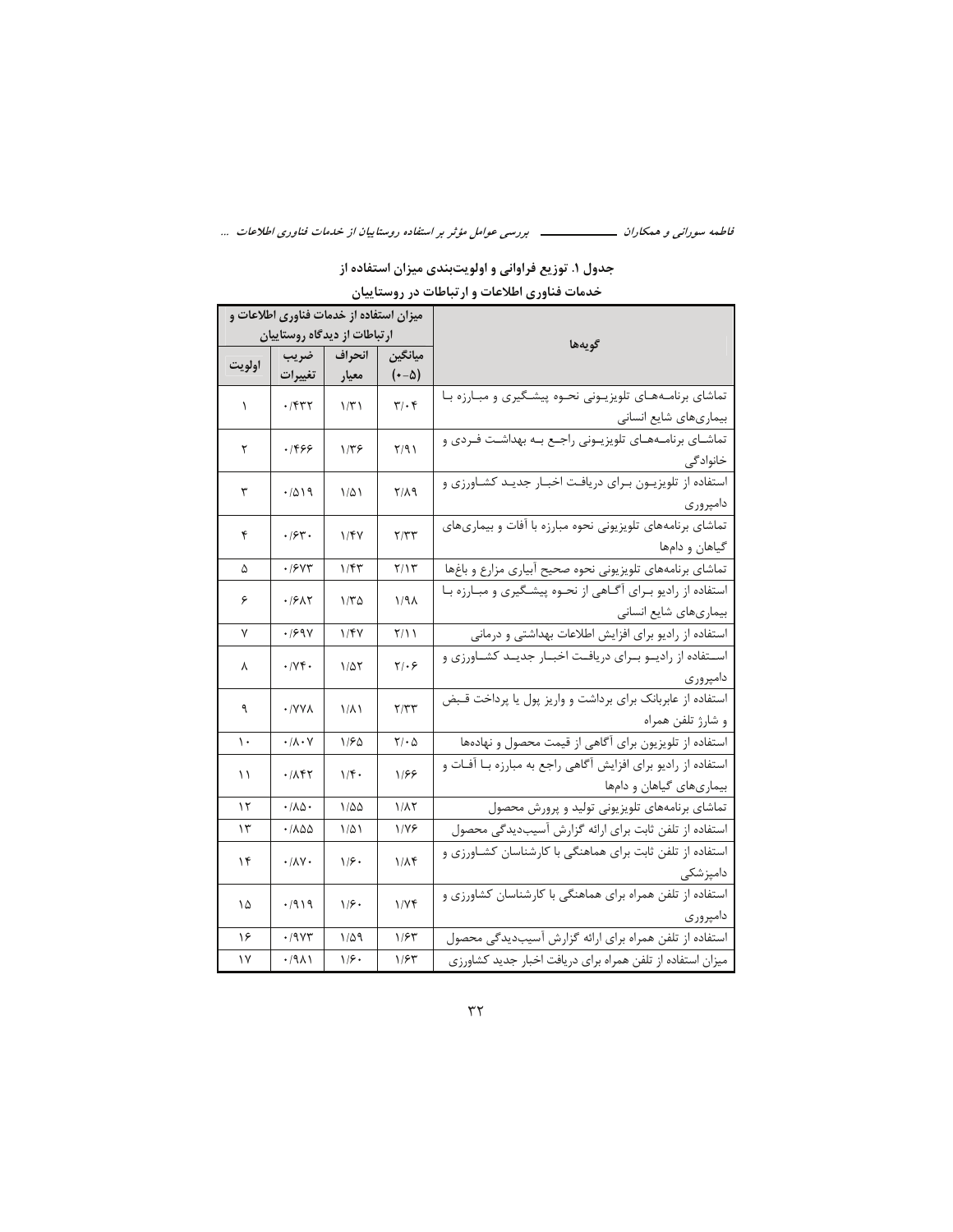| میزان استفاده از خدمات فناوری اطلاعات و<br>ارتباطات از دیدگاه روستاییان |                         |                     |                        |                                                                  |  |  |  |
|-------------------------------------------------------------------------|-------------------------|---------------------|------------------------|------------------------------------------------------------------|--|--|--|
|                                                                         |                         |                     |                        | گويەھا                                                           |  |  |  |
| اولويت                                                                  | ضريب                    | انحراف              | ميانگين                |                                                                  |  |  |  |
|                                                                         | تغييرات                 | معيار               | $(-\Delta)$            |                                                                  |  |  |  |
| ۱۸                                                                      | $1/\cdot \Delta\lambda$ | ۱۱۶۴                | ۱۱۵۵                   | آگاهی از یارانههای نهادهها از طریق تلویزیون                      |  |  |  |
| ۱۹                                                                      | $1/\cdot \lambda$ ۶     | ۱۱۶۰                | ۱/۴۸                   | استفاده از تلفن ثابت براى دريافت اخبار جديد كشاورزى              |  |  |  |
| ٢٠                                                                      | 1/299                   | ۱/۵۹                | ۱۱۴۵                   | استفاده از تلفن ثابت براي فروش محصول                             |  |  |  |
| ۲۱                                                                      | 1/1.7                   | ۱۱۶۴                | ۱/۴۹                   | استفاده از تلفن همراه براى فروش محصول                            |  |  |  |
| ۲۲                                                                      | ۱٬۱۹                    | ۱/۴۱                | ۱۱۲۶                   | استفاده از رادیو برای آگاهی از قیمت محصول و نهادهها              |  |  |  |
| ۲۳                                                                      | 1/5YV                   | ۱٬۵۹                | ۱۱۲۹                   | استفاده از تلفن همراه براي كاريابي                               |  |  |  |
| ۲۴                                                                      | ۱۱۲۴۲                   | ۱٬۱۲                | $\cdot$ /9 $\cdot$     | آگاهی از یارانههای نهادهها از طریق رادیو                         |  |  |  |
| ۲۵                                                                      | ۱/۳۰۹                   | ۱۱۴۰                | $1/\cdot Y$            | تماشای برنامههای تلویزیونی تولید صنایع دستی                      |  |  |  |
| ۲۶                                                                      | $1/T\lambda$ ۶          | 1/7V                | $\cdot$ /9)            | كسب اطلاع راجع به بازاريابي و انبارداري محصولات از طريق تلويزيون |  |  |  |
| ٢٧                                                                      | $1/f \cdot 7$           | ۱۳۶                 | $\cdot$ /9 $\vee$      | استفاده از روزنامه، نشريات و كتاب براي افزايش أگـاهي راجـع       |  |  |  |
|                                                                         |                         |                     |                        | به مبارزه با آفات و بیماریهای گیاهان و دامها                     |  |  |  |
| ۲۸                                                                      | ۱/۴۱۹                   | ۱٬۱۷                | $\cdot$ / $\wedge\tau$ | كسب اطلاع راجع به بازاريابي و انبارداري محصولات از طريق راديو    |  |  |  |
| ۲۹                                                                      | ۱/۴۳۵                   | 1/5                 | .189                   | استفاده از از روزنامه، نشـریات و کتـاب بـرای آگـاهی از نحـوه     |  |  |  |
|                                                                         |                         |                     |                        | پیشگیری و مبارزه با بیماریهای شایع انسانی                        |  |  |  |
| ٣٠                                                                      | ۱/۴۸۴                   | 1/TT                | .74                    | استفاده از روزنامـه، نشـريات و كتـاب بـراي افـزايش اطلاعـات      |  |  |  |
|                                                                         |                         |                     |                        | بهداشتی و درمانی                                                 |  |  |  |
| ۳۱                                                                      |                         | $1/\Upsilon\Lambda$ | .78                    | استفاده از سیدی و فیلمهای آموزشـی بـرای افـزایش آگـاهی           |  |  |  |
|                                                                         | ۱/۵۳۱                   |                     |                        | راجع به مبارزه با آفات و بيماري هاي گياهان و دامها               |  |  |  |
| ۳۲                                                                      | ۱/۵۴۲                   | ۱/۲۱                | $\cdot$ / $\vee$ 9     | استفاده از تلفن ثابت برای کاریابی                                |  |  |  |
| ٣٣                                                                      | 1/577                   | $1/\tau$            | .11                    | استفاده از روزنامه، نشریات و کتاب برای دریافت اخبار جدیـد        |  |  |  |
|                                                                         |                         |                     |                        | کشاورزی و دامپروری                                               |  |  |  |
| ٣۴                                                                      |                         |                     |                        | استفاده از اینترنت برای دریافت اخبار جدید کشاورزی و              |  |  |  |
|                                                                         | 11887                   | ۱/۲۵                | $\cdot$ /Y $\Delta$    | دامپروری                                                         |  |  |  |
|                                                                         |                         |                     |                        | استفاده از روزنامه، نشریات و کتاب برای آگاهی از نحوه تولید و     |  |  |  |
| ٣۵                                                                      | 1/891                   | 1/1V                | .199                   | پرورش محصول                                                      |  |  |  |
|                                                                         |                         |                     |                        | استفاده از سیدی و فیلمهای آموزشـی بـرای آگــاهی از نحــوه        |  |  |  |
| ۳۶                                                                      | ۱٬۷۴۹                   | ۱۱۵                 | .190                   | تولید و پرورش محصول                                              |  |  |  |
|                                                                         |                         |                     |                        | استفاده از اینترنت بـرای آگـاهی راجـع بـه مبـارزه بـا آفـات و    |  |  |  |
| ٣٧                                                                      | ۱/۷۷۵                   | ۱٬۱۴                | .199                   | بیماریهای گیاهان و دامها                                         |  |  |  |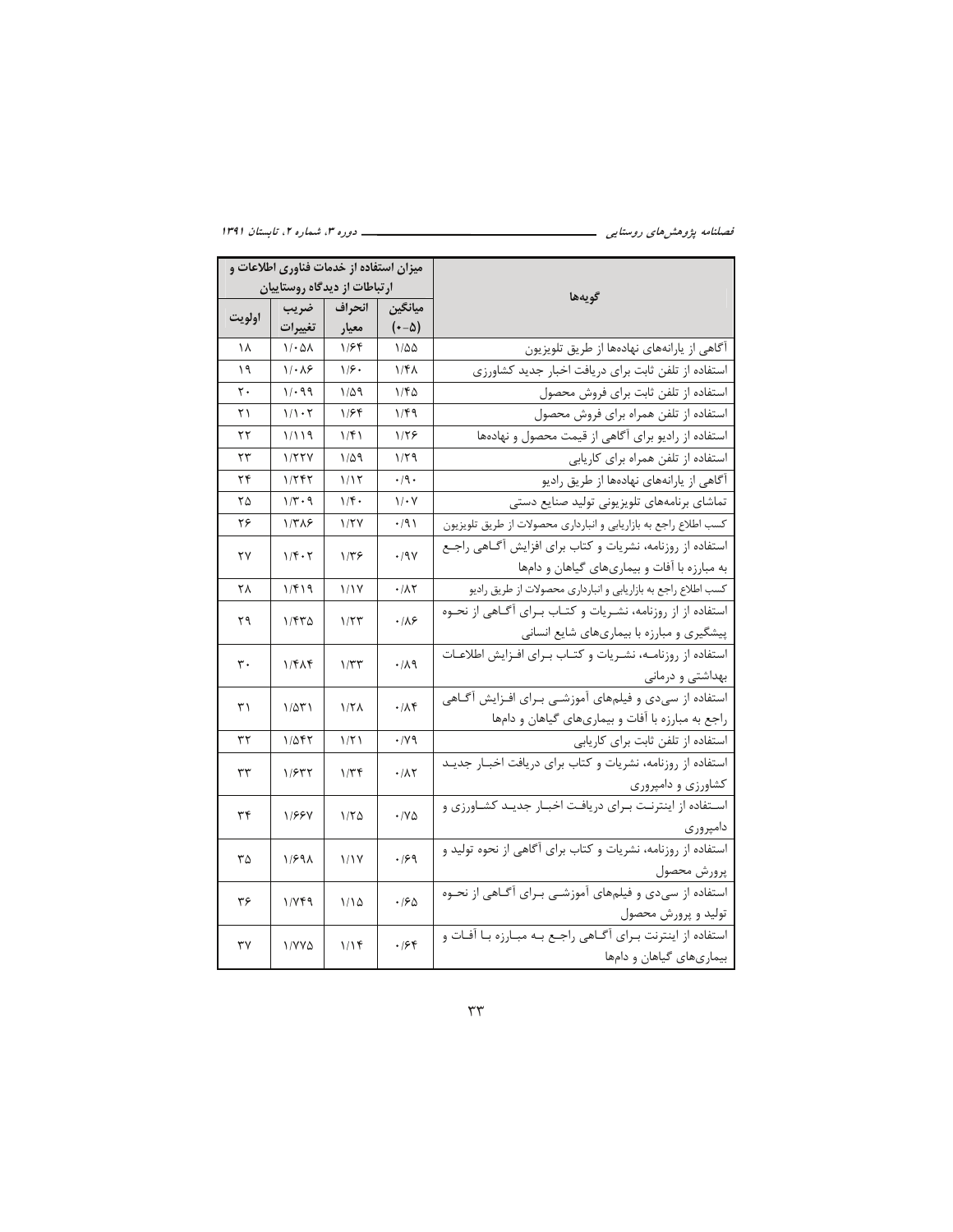|  | - بررسی عوامل مؤثر بر استفاده روستاییان از خدمات فناوری اطلاعات |  |  |  | فاطمه سوراني و همکاران ـــ |  |  |
|--|-----------------------------------------------------------------|--|--|--|----------------------------|--|--|
|--|-----------------------------------------------------------------|--|--|--|----------------------------|--|--|

|                         | میزان استفاده از خدمات فناوری اطلاعات و                                                   |                              |                      |                                                                       |
|-------------------------|-------------------------------------------------------------------------------------------|------------------------------|----------------------|-----------------------------------------------------------------------|
|                         | ارتباطات از دیدگاه روستاییان                                                              |                              |                      | گويەھا                                                                |
| اولويت                  | ضريب                                                                                      | انحراف                       | ميانگين              |                                                                       |
|                         | تغييرات                                                                                   | معيار                        | $(\cdot - \Delta)$   |                                                                       |
| ۳۸                      | $1/\lambda \cdot \Delta$                                                                  | 1/11                         | $\cdot$ /6)          | استفاده از اینترنت برای آگاهی از نحوه پیشگیری و مبارزه با             |
|                         |                                                                                           |                              |                      | بیماریهای شایع انسانی                                                 |
| ٣٩                      | ۱/۸۵۰                                                                                     | ۱۱۱                          | .19.                 | استفاده از روزنامه و نشريات بـراي دريافـت اطلاعـات تغييـرات           |
|                         |                                                                                           |                              |                      | قيمت محصول و نهادهها                                                  |
|                         |                                                                                           |                              | .409                 | كسب اطلاع راجع به بازاريابي و انبارداري محصولات از طريـق              |
| ۴.                      | <b><i>\/</i></b> \/Y                                                                      | ۱٬۱۲                         |                      | تلفن همراه                                                            |
|                         |                                                                                           |                              |                      | كسب اطلاع راجع به بازاريابي و انبارداري محصولات از طريـق              |
| $1/9 - 1$<br>1/29<br>۴۱ |                                                                                           |                              | $\cdot$ / $\Delta$ Y | تلفن ثابت                                                             |
| ۴۲                      | 1/9.9                                                                                     | ۱۱۰۶                         | .109                 | <sup>آ</sup> گاهی از یارانههای نهادهها از طریق روزنامه، نشریات و کتاب |
| ۴۳                      | ۲/۱۴۴                                                                                     | ۱/۰۴                         | ۰/۴۸                 | استفاده از سیدی و فیلمهای آموزشی تولید صنایع دستی                     |
|                         |                                                                                           |                              |                      | استفاده از اینترنت برای آگـاهی از تغییـرات قیمـت محصـول و             |
| ۴۴                      | 71179                                                                                     | ۱۹۵                          | .789                 | نهادهها                                                               |
| ۴۵                      | $Y/Y \cdot Y$                                                                             | $\cdot/\Lambda\mathsf{r}$    | .149                 | استفاده از اینترنت برای کاریابی                                       |
| ۴۶                      | ۲/۳۱۲                                                                                     | ۱/۰۹                         | ۰/۴۷                 | آگاهی از یارانههای نهادهها از طریق اینترنت                            |
| ۴٧                      | ٢/٤٨٩                                                                                     | $\cdot$ /YY                  | $\cdot$ /۳)          | كسب اطلاع راجع به بازاريابي و انبارداري محصـولات از طريـق             |
|                         |                                                                                           |                              |                      | روزنامه، نشريات و كتاب                                                |
|                         | $Y/\mathcal{S}\cdot\mathcal{F}$                                                           |                              | $\cdot$ /۳.          | كسب اطلاع راجع به بازاريابي و انبارداري محصولات از طريـق              |
| ۴۸                      |                                                                                           | $\cdot$ / $\vee$ 9           |                      | اينترنت                                                               |
|                         |                                                                                           |                              |                      | استفاده از پیامک متنی برای کسب اطلاع راجع به کشـاورزی و               |
| ۴۹                      | 81698                                                                                     | $\cdot/\lambda$              | $\cdot$ /۲۹          | دامپروری                                                              |
| ۵٠                      | Y/YFf                                                                                     | 1.9                          | $\cdot$ /۳۹          | آگاهی از یارانههای نهادهها از طریق پیامک                              |
| ۵۱                      | $Y/9Y$ .                                                                                  | ۰/۸۹                         | $\cdot$ /۳ $\cdot$   | استفاده از اینترنت برای ارائه گزارش آسیبدیدگی محصول                   |
|                         |                                                                                           |                              |                      | استفاده از پستالکترونیک بـرای ارائـه گـزارش آسـیبدیـدگی               |
| ۵٢                      | $\mathbf{y}/\cdot \mathbf{y}$ .                                                           | $\cdot$ / $\vee$ $\triangle$ | $\cdot$ /۲ $\Delta$  | محصول                                                                 |
| ۵٣                      | $\overline{\cdot\cdot\cdot\cdot}$                                                         | $\cdot/\cdot$ .              | $\ddot{\phantom{0}}$ | استفاده از اینترنت برای فروش محصول                                    |
|                         | $\cdot/\cdot\cdot$                                                                        |                              |                      | استفاده از پیامک صوتی برای دریافت اطلاعات تغییرات <mark>قیمت</mark>   |
| ۵۴                      |                                                                                           | $\cdot/\cdot$ .              | $\bullet$            | محصول                                                                 |
| ۵۵                      | $\overline{\cdot\hspace{0.1cm}\cdot\hspace{0.1cm}\cdot\hspace{0.1cm}\cdot\hspace{0.1cm}}$ | $\cdot/\cdot$ .              |                      | استفاده از پیامک صوتی برای دریافت اطلاعات تغییرات آبوهوا              |

طيف: اصلاً = ٠، خيلي كم=١، كم=٢، متوسط=٣، زياد=۴، خيلي زياد =۵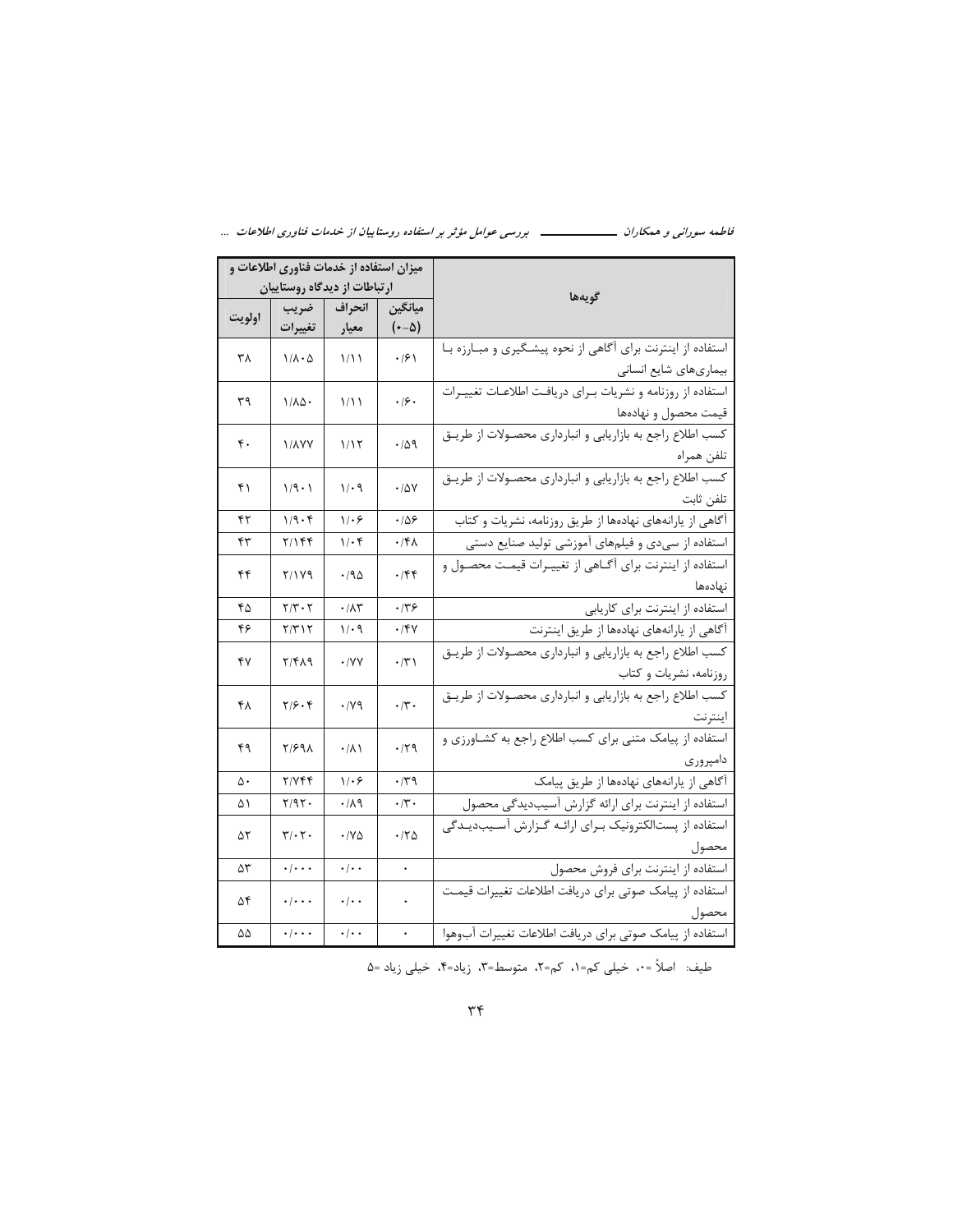اولویتبندی میزان استفاده روستاییان از خدمات ICT برحسـب روســتاهای مــورد مطالعــه-مطابق نتایج جدول ۲، کـه در آن میـزان اسـتفاده روسـتاییان از خـدمات فنـاوری اطلاعـات و ارتباطات به تفکیک روستاهای مورد مطالعه اولویتبندی شده است، بیشـترین میـزان اسـتفاده مربوط به روستای فیلور و کمترین استفاده مربوط به روسـتای حـاجی آبـاد بـود. البتـه تفـاوت چندانی بین روستاهای فیلور، رحمتآباد و نهضتآباد مشاهده نشد. به علـت نزدیـک بـودن دو روستای فیلور و رحمتآباد که تقریباً همجـوار هـم بودنـد، ایــن دو روسـتا جمعیـت زیــادی را دربرمی گرفتند و روستای نهضتآباد نیز جمعیت زیادی داشت. بر این اساس برخـی خـدمات — مانند سطوح بالاتر خدمات آموزشی- به دلیل محدودیت آستانه جمعیتی، پیش تـر و بیشــتر در این روستاها ارائه شده بود و این مسئله تا حدودی در میزان آگاهی و استفاده بیشتر روستاییان اين مناطق از خدمات ICT مؤثر بوده است.

| اولويت | میانگین میزان استفاده از خدمات ICT (نفر) | روستا     |
|--------|------------------------------------------|-----------|
|        | 89/88                                    | فيلور     |
|        | <b>YY/AY</b>                             | رحمتآباد  |
| س      | Y1/97                                    | نهضتآباد  |
| ۰c     | 58138                                    | جلال آباد |
| ۵      | $\Delta Y/\mathfrak{F}$ .                | همتآباد   |
| c      | 4.1.9                                    | حاجى آباد |

جدول ۲. میانگین میزان استفاده از خدمات ICT برحسب روستاهای مورد مطالعه

دستهبندی نگرش روستاییان نسبت به کاربری خدمات ICT- اطلاعات مربوط به دسـتهبنــدی نگرش پاسخگویان نشان داد که ۳۱ درصد از پاسخگویان دارای نگرش مطلوب، ۳۵ درصد دارای نگرش بینابین و حدود ۳۴ درصد افراد دارای سطح نگرش نامطلوبی به کاربری خدمات ICT در روستا بودند.

مقایسه میزان استفاده روستاییان از خدمات ICT بر اساس گروهبندیهـای مختلـف- نتـایج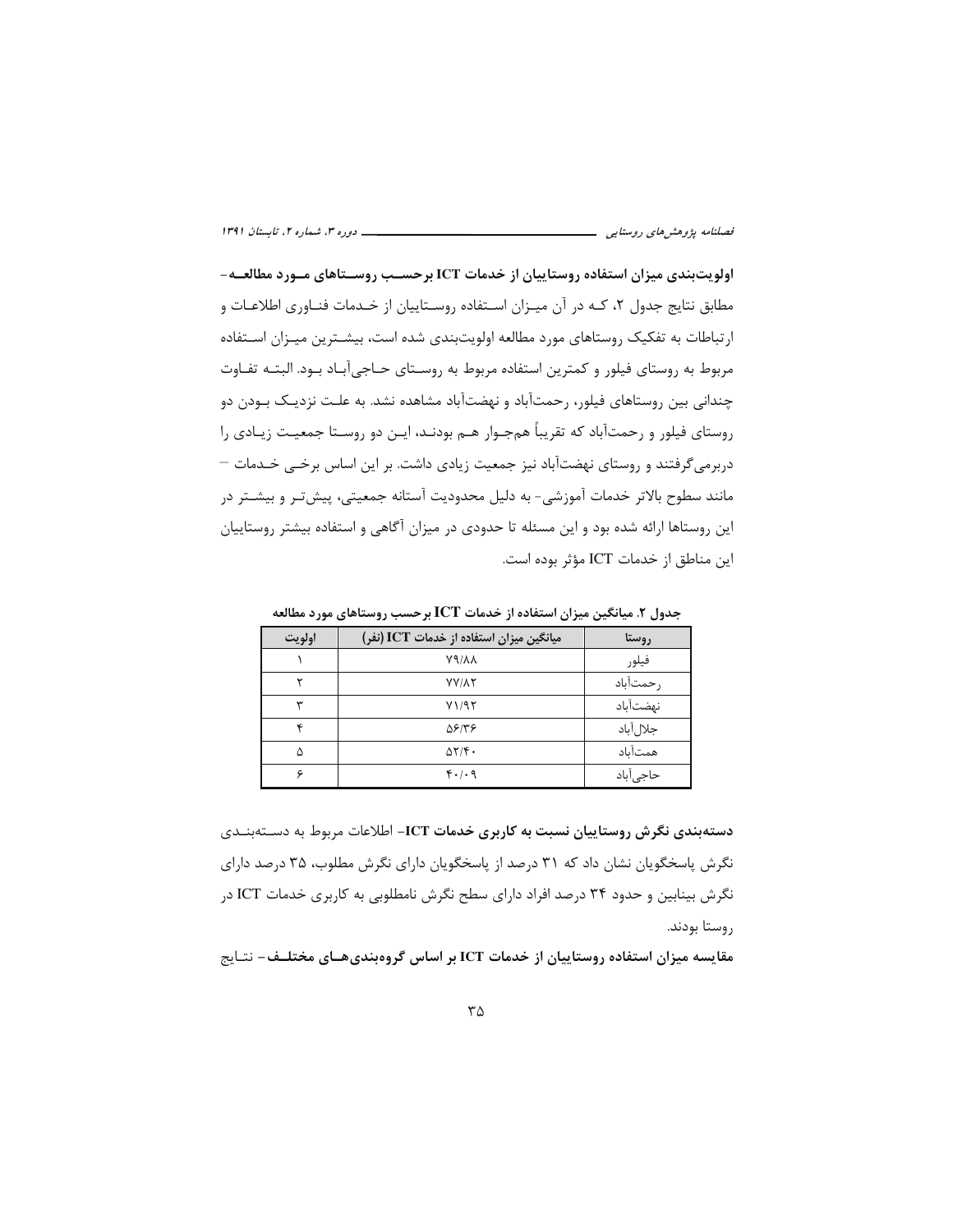فاطمه سورانی و همکاران ــــــــــــــــــ بررسی عوامل مؤثر بر استفاده روستاییان از خدمات فناوری اطلاعات ...

آزمون مقایسه میانگین t حاکی از آن است که تفاوت معنےداری در سطح یک درصد، بـین متغیرهای ًبودن و نبودن افـراد اداری در بـین اعضـای خـانواده"، "عضـویت داشـتن و عضـویت نداشتن در نهادهای روستایی"، "دسترسی و عدم دسترسـی بـه مجلـههـا و نشـریات تخصصـی كشاورزي و دامپروري" در خصوص ميزان استفاده روستاييان از خدمات ICT وجود داشته است؛ به طوری که افرادی که حداقل یک فرد اداری در خانواده خود داشتند و کسانی که در نهادهای روستایی عضویت داشتند و نیز کسانی که به مجلهها و نشریات تخصصی کشاورزی و دامپروری دسترسی داشتهاند، بیشتر از خدمات ICT روستایی استفاده کردهاند (جدول۳).

جدول ۳. نتایج آزمون t برای مقایسه میانگینهای گروهبندیهای مختلف

| سطح<br>معنىدارى                   | $\mathbf t$                                 | خطاى<br>استاندارد             | انحراف<br>معيار                            | ميانگين                              | گروهها   | متغير گروهبندى      | متغير وابسته                                             |
|-----------------------------------|---------------------------------------------|-------------------------------|--------------------------------------------|--------------------------------------|----------|---------------------|----------------------------------------------------------|
| .7570                             | $-\cdot/\lambda \cdot \cdot$                | $\mathbf{y} = \mathbf{y}$     | 48184                                      | 511.0                                | مر د     |                     |                                                          |
|                                   |                                             | 91.94                         | fY/9f                                      | 99/71                                | زن       | جنسيت               |                                                          |
| .799                              | $-1/\cdot$ ۴۹                               | $\Upsilon/\Upsilon$           | 49/97                                      | 54/21                                | بلی      |                     |                                                          |
|                                   |                                             | 9188                          | <b>TAIVE</b>                               | <b>AY/AA</b>                         | خير      | داشتن تلفن همراه    |                                                          |
|                                   | $-\cdot/\tau \cdot \cdot$                   | $\mathbf{Y}/\cdot\mathbf{V}$  | $\mathbf{r} \mathbf{9}/\mathbf{r}$ .       | 55/11                                | بلى      |                     |                                                          |
| $\cdot$ /795                      |                                             | 1.407                         | 47/78                                      | $\Delta$ 9/ $\cdot$ .                | خير      | داشتن تلفن ثابت     | سیزان استفاده از خدمات فناوری اطلاعات و ارتباطات روستایی |
|                                   |                                             | $\mathbf{y} \cdot \mathbf{y}$ | $T\Lambda/\mathcal{F}$ .                   | 55/19                                | صاحبخانه | وضعيت مالكيت        |                                                          |
| .7901                             | $- \cdot \mid \cdot \mathcal{F} \mathsf{Y}$ | 17/21                         | $f(f/\lambda)$                             | 55/25                                | اجارهاى  | خانه                |                                                          |
| .717A                             | $\cdot$ /۲۱۸                                | 9/99                          | $\mathbf{r}\mathbf{r}/\mathbf{r}$          | 9.199                                | بلى      |                     |                                                          |
|                                   |                                             | $\mathbf{r}/\cdot \mathbf{q}$ | T9/T7                                      | $551 \cdot 1$                        | خير      | داشتن خانه دوم      |                                                          |
|                                   | $-Y/\lambda \cdot \cdot * *$                | $Y/Y$ ۶                       | 47184                                      | Y9/15                                | بلى      | وجود افراد اداری در |                                                          |
| $\cdot/\cdot\cdot$ Y              |                                             | $Y/9\Lambda$                  | $\mathbf{r} \mathbf{r} / \cdot \mathbf{A}$ | AV/18                                | خير      | خانواده             |                                                          |
|                                   |                                             | ۴/۴۸                          | YY/7 <sub>A</sub>                          | Y1/19                                | بلى      | عضویت در نهادهای    |                                                          |
| $\cdot$ / $\cdot$ $\cdot$ $\cdot$ | $-\mathbf{y}/\cdot\mathbf{y}$ **            | $\frac{1}{2}$                 | $\tau\tau$ /9 $\tau$                       | $\Delta \Upsilon / \Delta \vartheta$ | خير      | روستايى             |                                                          |

از نظر میزان استفاده از ICT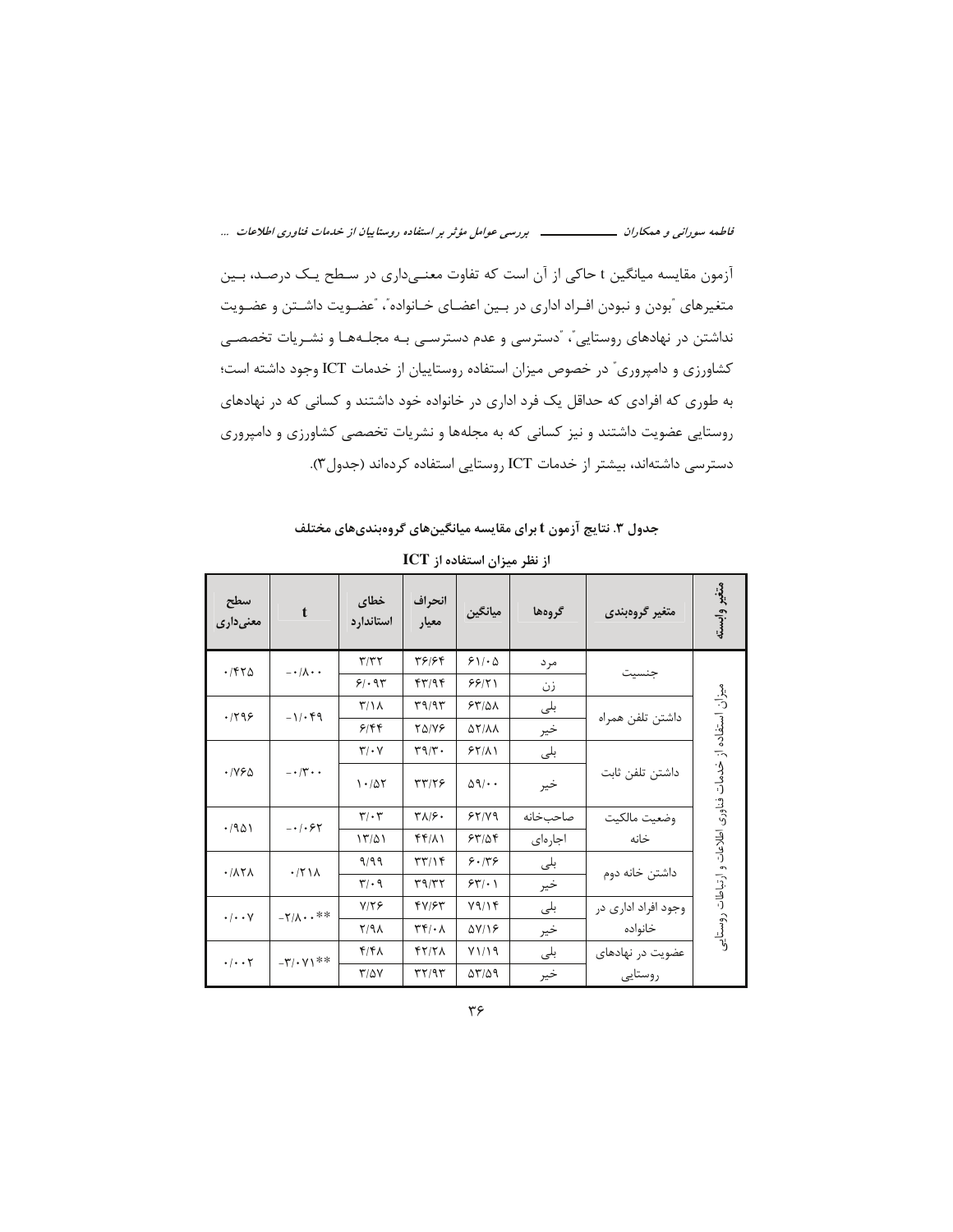ــــــ دوره ۳، شماره ۲، تابستان ۱۳۹۱

| سطح<br>معنىدارى                   | $\mathbf{t}$              | خطاي<br>استاندارد | انحراف<br>معيار                    | ميانگين                 | گروهها | متغير گروهبندي                          | متغير وابسته |
|-----------------------------------|---------------------------|-------------------|------------------------------------|-------------------------|--------|-----------------------------------------|--------------|
| $\cdot$ / $\cdot$ $\cdot$ $\cdot$ |                           | $Y/\lambda$ .     | 48/07                              | $\lambda$ $1/\lambda$ ۴ | بلى    | دسترسی به مجلهها                        |              |
|                                   | $-\tau/\tau\tau\tau^{**}$ | Y/99              | $\mathbf{r} \mathbf{r}/\mathbf{r}$ | <b>ASITY</b>            | خير    | و نشریات تخصصی<br>کشاورزی و<br>دامپروری |              |
| $\cdot$ / $\cdot$ $\vee$ $\cdot$  |                           | $\frac{1}{2}$     | $\mathbf{Y}\Lambda/\Lambda$        | 8.108                   | بلى    | برگزاری کلاسهای                         |              |
|                                   | $-1/\lambda Y$ F          | $\lambda/\cdot$ . | $TY/\Delta f$                      | 18184                   | خير    | آموزشي رايانه يا<br>اينترنت             |              |

\*\* معنىداري در سطح يک درصد

این یافته با نتایج تحقیق خلیل مقدم (۱۳۸۷) هماهنگ بود. افـراد اداری و افـرادی کـه در نهادهای روستایی عضویت داشتند معمولاً بیشتر از مزایای این فناوری اطلاع داشـتند و نیـز بـا توجه به اینکه در ادارات و نهادها از این فناوریها بیشتر استفاده می کنند این افراد، بیشـتر بـه اهمیت استفاده از این فناوری یی بردهاند. همچنین افرادی که به مجلهها و نشـریات دسترسـی داشتند با مطالعه این نشریات، آگاهی بیشتری در مورد فناوریهای مختلف بهدست میآورنـد و نهايتاً احتمال استفادهٔ بيشتر از اين فناوريها را افزايش مىدهند.

مقایسه میزان استفاده روستاییان از خدمات ICT بر اساس گروههـای نگرشــی مختلــف- بـر اساس آزمون مقايسه ميانگين (F test)، ابتدا تفاوت بين سه گروه نگرشي روسـتاييان (مطلـوب، بینابین، نـامطلوب) در میـزان اسـتفاده از خـدمات ICT در سـطح یـک درصـد معنـیدار شـد (جدول۴). در مرحله بعد مطابق نتايج جدول ۵، بر اساس آزمـون تفـاوت ميـانگينهـاي LSD، مشخص شد که میان هر سه گروه نگرشی مطلوب، بینـابین و نـامطلوب تفـاوت معنـیداری در میزان استفاده از خدمات ICT وجود دارد.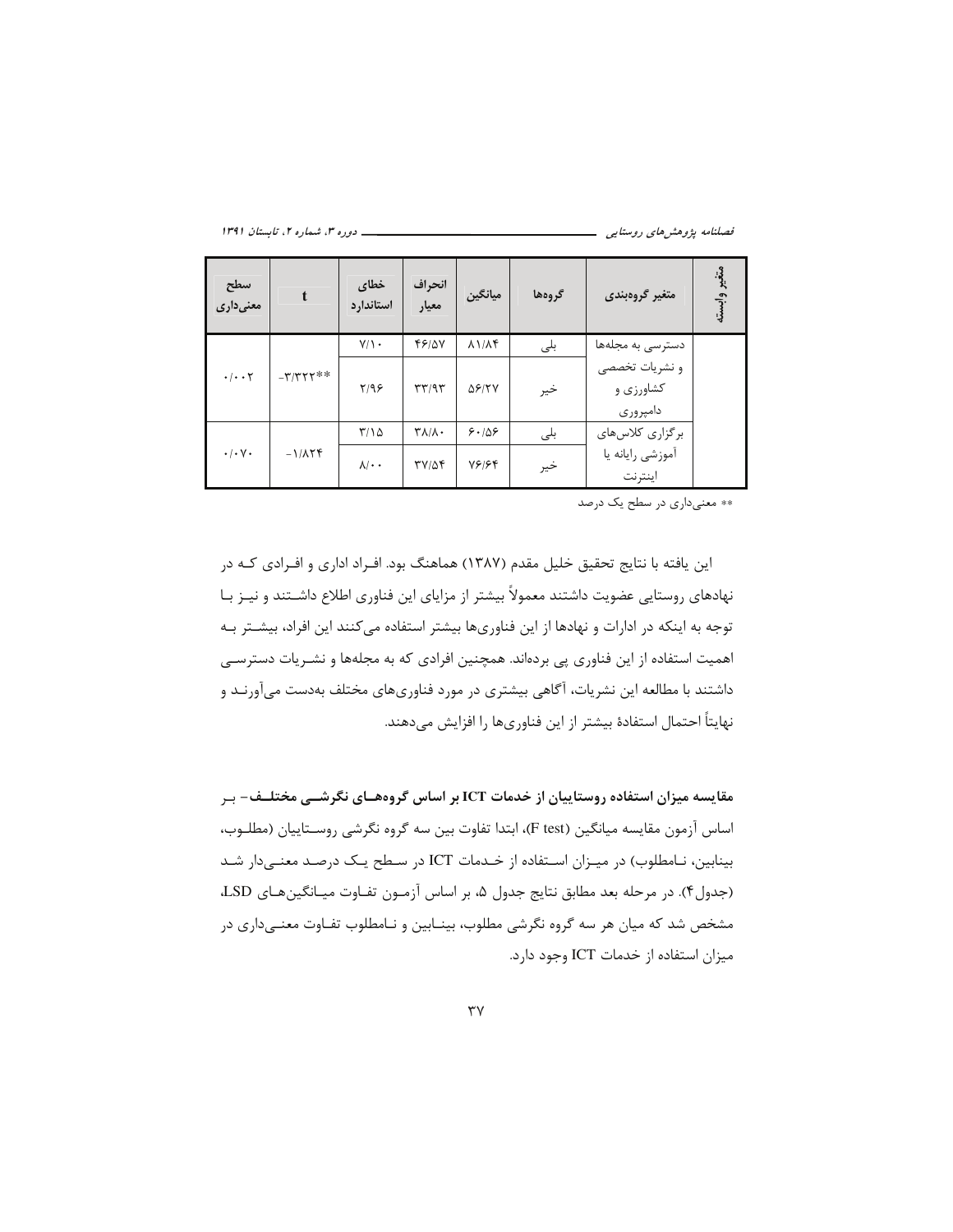جدول۴. آزمون مقایسه میانگین برای تعیین تفاوتهای گروههای نگرشی مختلف روستاییان در میزان استفاده از خدمات ICT

| $\operatorname{Sig}$ معنی $\operatorname{\mathsf{alg}}$ |           | مربع ميانگين | مجموع مربعات                | منبع تغييرات |
|---------------------------------------------------------|-----------|--------------|-----------------------------|--------------|
|                                                         |           | ۱۳۸۶۶/۳۵۰    | 77771999                    | بین گروهها   |
| $\cdot$ / $\cdot$ $\cdot$                               | **۱۱۲۶ ۱۰ | ۱۳۶۹/۴۳۵     | $\gamma$                    | درون گروهها  |
|                                                         |           |              | $Y^{\varphi}$ $Y^{\varphi}$ | جمع          |

\*\* معنىدارى در سطح يک درصد

|  |  |  |  |  |  |  |  |  |  |  |  |  | جدول ۵. مقایسه میزان استفاده روستاییان از خدمات ICT |  |  |  |  |  |
|--|--|--|--|--|--|--|--|--|--|--|--|--|-----------------------------------------------------|--|--|--|--|--|
|--|--|--|--|--|--|--|--|--|--|--|--|--|-----------------------------------------------------|--|--|--|--|--|

| Sig.                      | خطاى<br>استاندار د | تفاوت<br>ميانگين ها                              | ميانگين | گروههای دوم  | ميانگين      | گروه اول     |
|---------------------------|--------------------|--------------------------------------------------|---------|--------------|--------------|--------------|
| .756                      | 9/91               | $\Delta$ /٢۶                                     | 99.5    | نگرش بينابين | Yf/YQ        |              |
| $\cdot$ / $\cdot$ $\cdot$ | 9/9V               | $Y9/\cdot \Lambda^{**}$                          | 40/۲۲   | نگرش نامطلوب |              | نگرش مطلوب   |
| .756                      | 9/91               | $-\Delta/\Upsilon$                               | 74/۲۹   | نگرش مطلوب   | 59/17        | نگرش بينابين |
| $\cdot/\cdot\cdot$        | 918                | $\mathsf{Y}\mathsf{Y}/\mathsf{A}\mathsf{Y}^{**}$ | 40/۲۲   | نگرش نامطلوب |              |              |
| $\cdot/\cdot\cdot\cdot$   | 9/9V               | $-\mathbf{Y} \mathbf{9}/\cdot \mathbf{A}^{**}$   | Yf/YQ   | نگرش مطلوب   | $f\Delta/YY$ |              |
| $\cdot/\cdot\cdot$        | 918                | $-57/\lambda$                                    | 99.5    | نگرش بينابين |              | نگرش نامطلوب |

بر اساس دستهبندی نگرش در آزمون LSD

\*\* معنىدارى در سطح يک درصد

مقایسه میزان استفاده روستاییان از خدمات ICT بر اسـاس ســطوح مختلــف ســواد– نتـایج بهدستآمده از جدول ۶ نشان داد که تفاوت معنیداری در سطح یک درصد بین سطوح مختلف سواد در میزان استفاده از خدمات ICT وجود دارد. در مرحله بعد بر اساس نتایج آزمـون تـوکی HSD (جدول۷) مشخص شد که میان گروه نخست (شـامل سـطح سـواد خوانـدن و نوشـتن و ابتدایی) با گروه دوم ( با سطوح سـواد راهنمـایی، دبیرسـتان و دیـپلم) و گـروه سـوم (شـامل فوق دیپلم و لیسانس و بالاتر) تفاوت معنیداری در میزان استفاده از خدمات ICT وجود دارد که مطابق با تحقیق حاجینژاد و همکاران (۱۳۹۰) بود. اما تفاوت معنیداری بین گروه دوم و سـوم در میزان استفاده از خدمات ICT مشاهده نشد.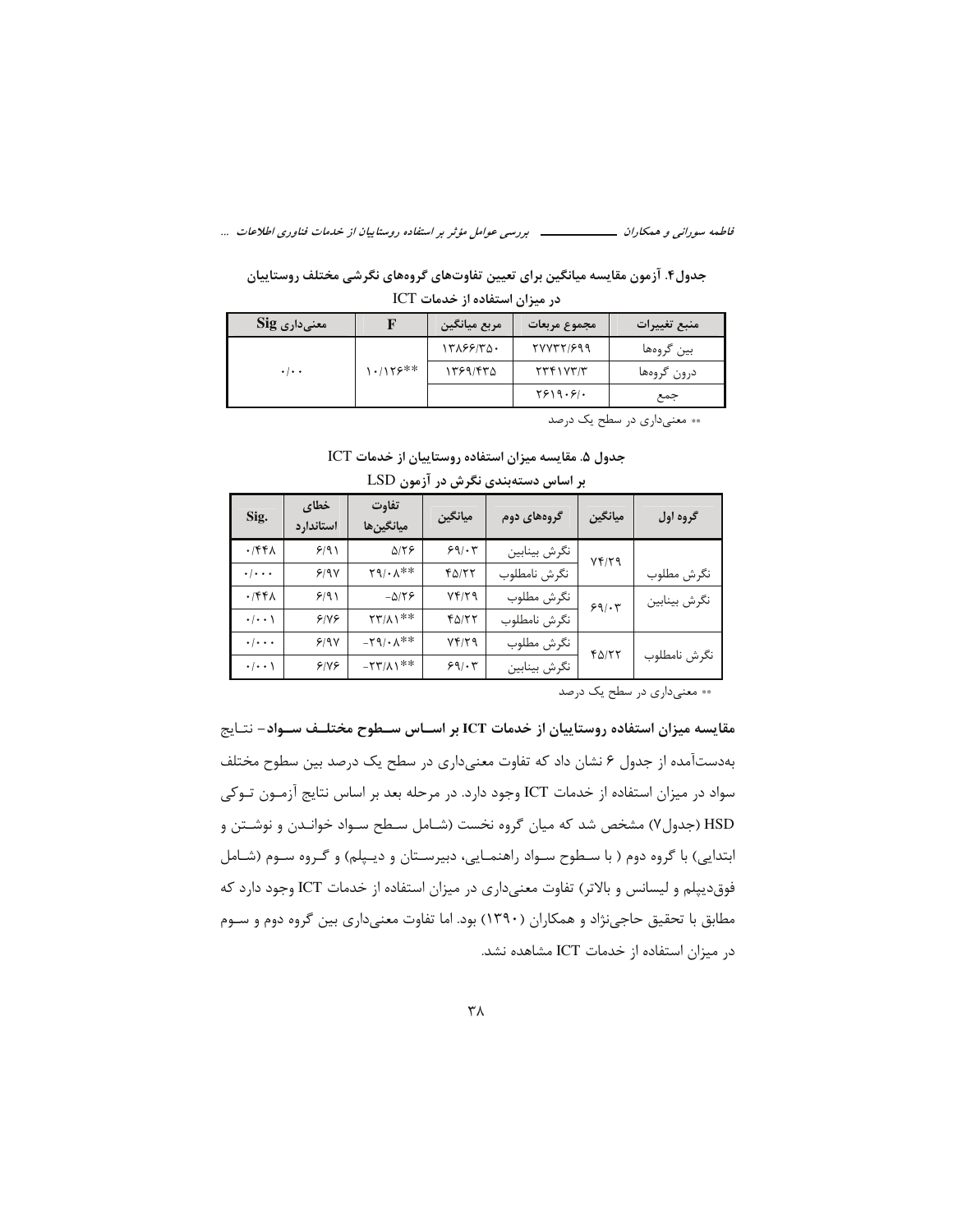\_\_\_\_\_\_\_\_\_ دوره ۳، شماره ۲، تابستان ۱۳۹۱ 

بهطور كلي افراد با سطح تحصيلات بالاتر از مقطع ابتـدايي بيشـتر از خـدمات اسـتفاده ICT کر دهاند.

جدول۶. نتایج آزمون مقایسه میانگین برای تعیین تفاوتهای سطوح مختلف سواد روستاییان در میزان استفاده از خدمات ICT

| $\mathrm{Sig}$ معنی $\mathrm{e}$ اری |          | مربع ميانگين      | مجموع مربعات | منبع تغييرات |
|--------------------------------------|----------|-------------------|--------------|--------------|
|                                      |          | $1YY\Delta 1/Y9Y$ | ۳۴۵۰۳/۵۹۳    | بین گروهها   |
| $\cdot$ / $\cdot$ $\cdot$            | 12/974** | 1779/179          | YYYYYY'Y     | درون گروهها  |
|                                      |          |                   | Y919.9.      | جمع          |

\*\* معنىدارى در سطح يک درصد

جدول ٧. مقايسه ميزان استفاده روستاييان از خدمات ICT

|                         | بر اساس سطوح سواد در آزمون توکی HSD |                              |                |                            |                |                     |  |  |  |  |  |  |  |
|-------------------------|-------------------------------------|------------------------------|----------------|----------------------------|----------------|---------------------|--|--|--|--|--|--|--|
| Sig.                    | خطاي<br>استاندار د                  | تفاوت<br>ميانگين ها          | ميانگين        | گروههای دوم                | ميانگين        | گروه یکم            |  |  |  |  |  |  |  |
| $\cdot/\cdot\cdot\cdot$ | 9/19                                | $-7\lambda/\lambda\lambda**$ | $Yf/\Delta$    | راهنمایی، دبیرستان و دیپلم |                | خواندن و            |  |  |  |  |  |  |  |
| $\cdot/\cdot\cdot$      | $V/\Delta Y$                        | $-71/19**$                   | $YY/\Lambda Y$ | فوق ديپلم، ليسانس و بالاتر | 40184          | نوشتن و<br>ابتدایی  |  |  |  |  |  |  |  |
| $\cdot/\cdot\cdot\cdot$ | 9/19                                | <b>TA/AA**</b>               | 40184          | خواندن و نوشتن و ابتدایی   |                | راهنمایی،           |  |  |  |  |  |  |  |
| .1999                   | $V/\Delta$ 9                        | .199                         | $YY/\Lambda Y$ | فوق ديپلم، ليسانس و بالاتر | $Yf/\Delta$    | دبیرستان و<br>ديپلم |  |  |  |  |  |  |  |
| $\cdot/\cdot\cdot$      | $V/\Delta Y$                        | $Y\Lambda/\Lambda$ 9**       | 40/64          | خواندن و نوشتن و ابتدایی   |                | فوقديپلم،           |  |  |  |  |  |  |  |
| .1999                   | $V/\Delta$ 9                        | $-1988$                      | $Yf/\Delta$    | راهنمایی، دبیرستان و دیپلم | $YY/\Lambda Y$ | ليسانس و<br>بالاتر  |  |  |  |  |  |  |  |

\*\* معنىدارى در سطح يک درصد

همبستگی بین متغیرهای تحقیق و متغیر میزان استفاده روسـتاییان از خـدمات ICT- بـرای تعيين وجود رابطه همبسته بين متغيرهاي تحقيـق بـه تناسـب گويـههـاي تحقيـق از ضـرايب همبستگی استفاده گردید. مطابق نتایج جدول ۸، همبستگی مثبتی بین متغیر میـزان اسـتفاده روستاییان از خدمات ICT با متغیرهای سطح سواد، مهـارت كـار بـا رایانــه، مهـارت اینترنتــی،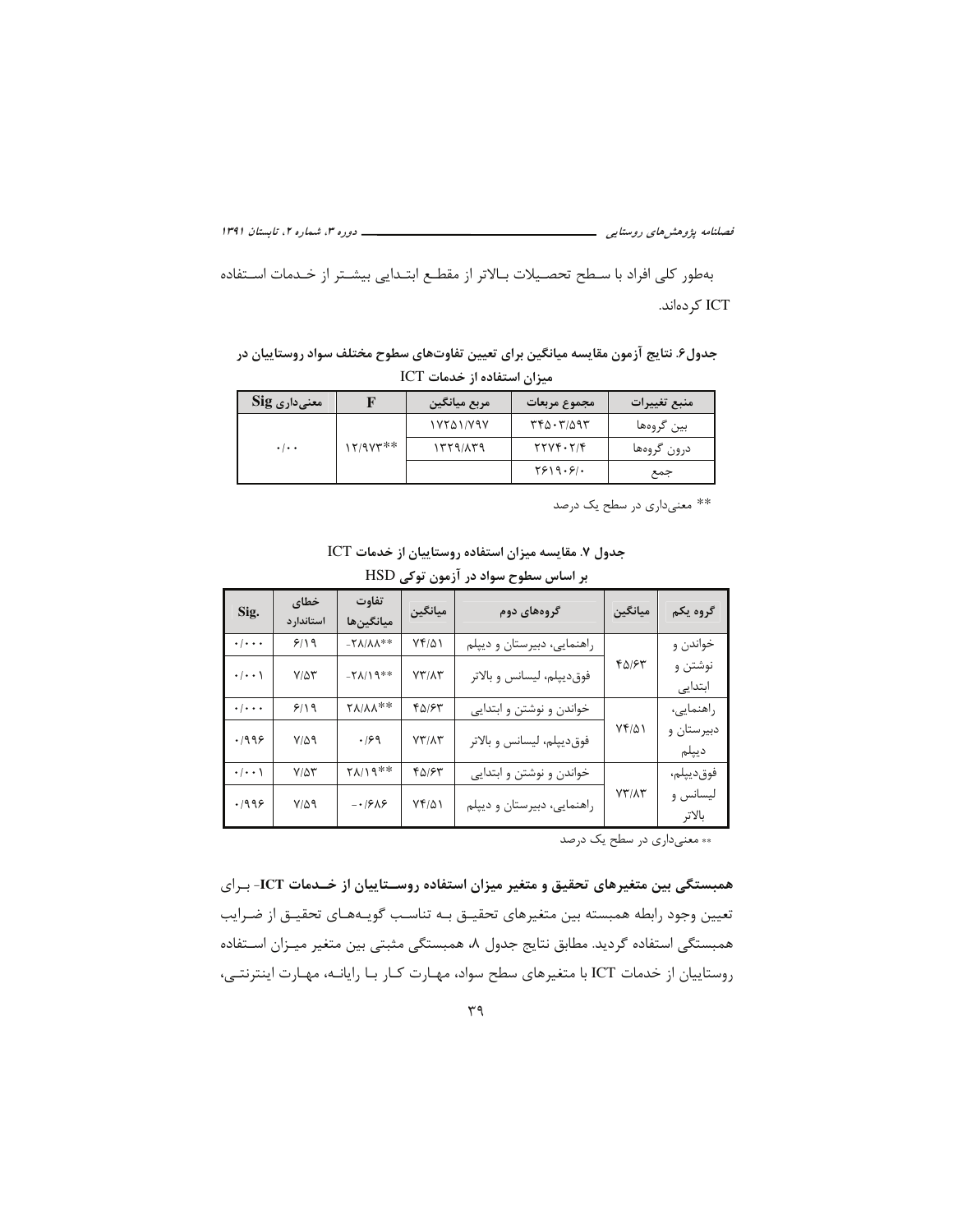فاطمه سورانی و همکاران ــــــــــــــــــ بررسی عوامل مؤثر بر استفاده روستاییان از خدمات فناوری اطلاعات ...

نگرش به کاربری فناوری اطلاعات و ارتباطات، در سطح معنیداری یک درصد وجود داشت. بـر این اساس هر قدر پاسخگویان از نظر سطح سواد، مهارت کار بـا رایانـه و اینترنـت و نگـرش بـه كاربري ICT در سطح بالاترى قرار داشتند از خدمات ICT بيشتر استفاده كرده بودند. همچنين همبستگی مثبتی بین متغیر میزان استفاده روستاییان از خـدمات ICT بـا متغیـر تعـداد افـراد باسواد خانوار در سطح پنج درصد وجود داشت. بین سن با متغیر میزان استفاده از خدمات ICT همبستگی منفی و معنیداری در سطح یک درصد مشـاهده شـد. همچنـین، بـین متغیرهـای فاصلهٔ محل سکونت تا محل دسترسی به خدمات ICT، تعداد افراد خانوار، میزان درآمد از محل کشاورزی و غیرکشاورزی، تعداد دام خانوار، مساحت اراضی زیر کشت و بر پایهٔ مالکیت خـانوار، با متغیر میزان استفاده از خدمات ICT همبستگی معنیداری مشاهده نشد.

جدول ٨. ضرایب همبستگی بین متغیرهای مستقل تحقیق

| سطح<br>معنی داری                | ضريب<br>همبستگی                    | نوع أزمون | نوع<br>مقياس | متغير                                         | رديف          |
|---------------------------------|------------------------------------|-----------|--------------|-----------------------------------------------|---------------|
| $\cdot/\cdot\cdot$              | $-1700**$                          | پيرسون    | فاصلهای      | سن                                            | ١             |
| $\cdot/\cdot\cdot$              | $\cdot$ /۲۹۵**                     | اسيير من  | ترتيبي       | سطح سواد                                      | ٢             |
| $\cdot$ / $\cdot$ $\cdot$       | $.7754**$                          | پيرسون    | فاصلهای      | مهارت كار با رايانه                           | ٣             |
| $\cdot/\cdot\cdot$              | $\cdot$ /٣ $\wedge$ \**            | پيرسون    | فاصلهای      | مهارت اينترنتي                                | ۴             |
| .774                            | $- \cdot / \cdot \vee \mathcal{S}$ | پيرسون    | نسبى         | مساحت اراضى تحت مالكيت خانوار                 | ۵             |
| ۰/۲۵۸                           | $-\cdot/\cdot \wedge q$            | پيرسون    | نسبى         | مساحت اراضى تحت كشت خانوار                    | ۶             |
| .780                            | $-1111$                            | پيرسون    | نسبى         | تعداد دام خانوار                              | ٧             |
| $\cdot/\mathbf{y} \cdot \cdot$  | $\cdot/\cdot$<br>$\wedge$ 9        | پيرسون    | نسبى         | میزان درآمد از محل کشاورزی                    | ٨             |
| 1969.                           | $- \cdot / \cdot \cdot f$          | پيرسون    | نسبى         | میزان درآمد از محل غیر کشاورزی                | ٩             |
| $\cdot$ /٢١.                    | .499                               | پيرسون    | فاصلهاى      | تعداد افراد خانوار                            | $\mathcal{L}$ |
| $\cdot$ / $\cdot$ $\tau$ $\tau$ | $\cdot$ /۱۶۳*                      | پيرسون    | فاصلهای      | تعداد افراد باسواد خانوار                     | ۱۱            |
| $\cdot$ /٣ $\cdot$ $\wedge$     | $\cdot$ / $\cdot$ / $\cdot$        | پيرسون    | نسبى         | فاصله محل سكونت تا محل<br>دسترسی به خدمات ICT | ۱٢            |
| $\cdot/\cdot\cdot\cdot$         | $.$ /۴۲۲**                         | پيرسون    | فاصلهای      | نگرش به كاربرى فناورى اطلاعات<br>و ارتباطات   | ۱۳            |

با متغیر میزان استفاده روستاییان از خدمات ICT

\*\* به ترتیب معنے داری در سطح یک درصد و پنج درصد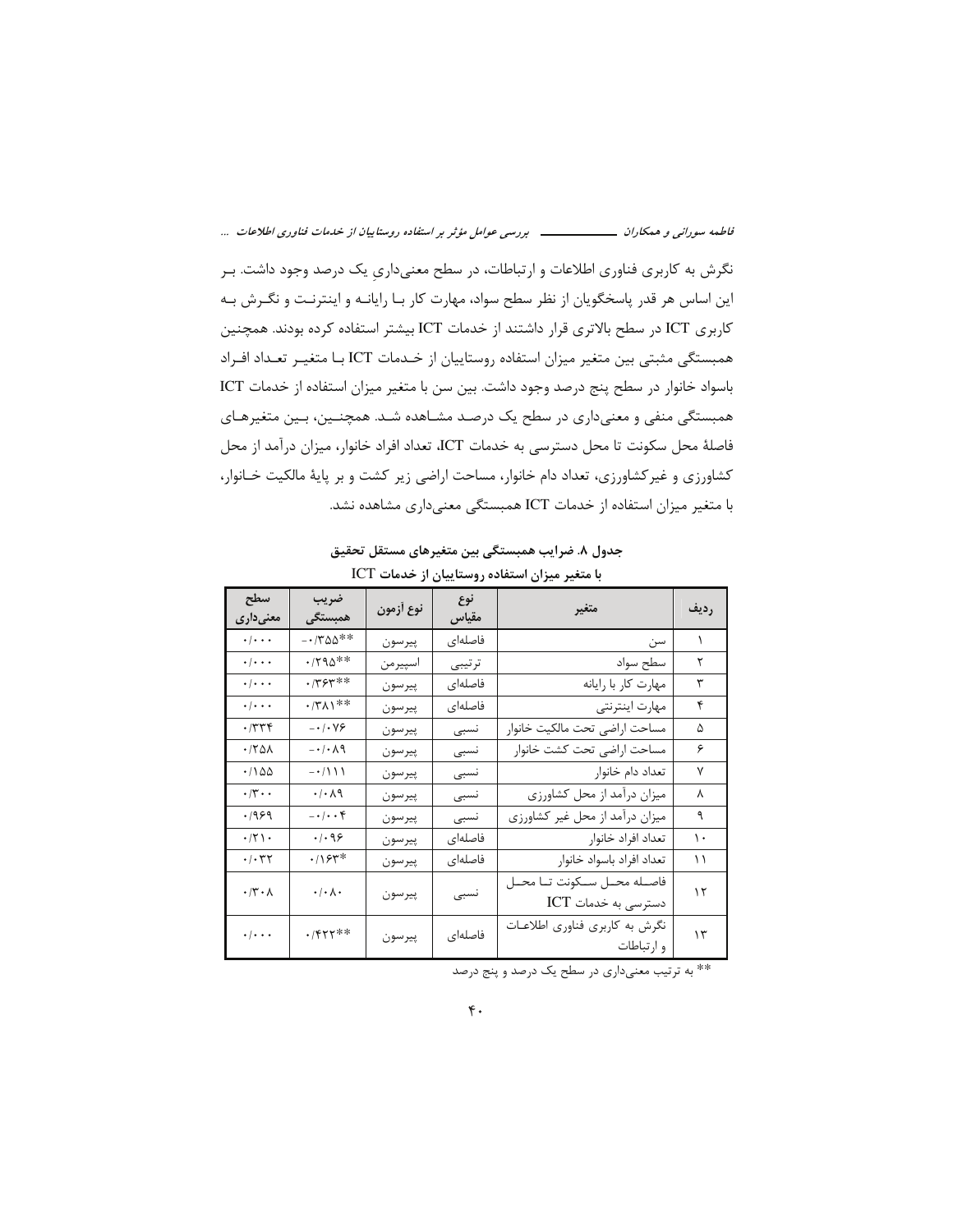میزان اثرگذاری متغیرهای تحقیق بر میزان استفاده روستاییان از خدمات ICT – بـرای آنکـه میزان اثرگذاری هـر متغیـر بـر میـزان اسـتفاده از خـدمات ICT در روسـتا بـهدسـت آیـد، از تحلیل های رگرسیونی چندگانه (روش گامبهگـام) اسـتفاده مـیشـود. نتـایج بـهدسـتآمـده از جدول ۹، نشان میدهد که در گام نخست متغیر مهارت اینترنتی و در گام دوم متغیر نگرش به کاربری ICT وارد معادله گردیدند. میزان  $\mathrm{R}^2$  مطابق نتایج تحلیل رگرسیونی $\ell$ ۰/۴۶ به دست آمد، که نشان میدهد دو متغیر واردشده در تحلیل رگرسیون، در مجموع ۴۶ درصد عوامـل اثرگـذار بر متغير ميزان استفاده از خدمات ICT را تبيين مي كنند. مطابق جدول ١٠، با توجه به مقادير بتا (Beta)، متغیرهای «میزان مهارت اینترنتی» و «میزان نگرش به کـاربری خـدماتICT» بـه عنوان بیشترین متغیرهای اثرگذار بر میزان استفاده از خدمات ICT در روستا قلمداد میشد.

با توجه به نتایج ارائهشـده در جـدول ۱۰، معادلـه خطـی حاصـل از تحلیـل رگرسـیونی را میتوان به صورت زیر نوشت. در این معادله متغیر وابستهٔ موردنظر، میزان استفاده روستاییان از خدمات ICT است.

 $Y = -\frac{\xi}{9} + \frac{\xi}{6}$ 

اجزای معادله شامل اینهاست: (Y = میزان استفاده روستاییان از خدمات ICT، IK- میـزان مهارت اینترنتی، X<sub>۲</sub> = میزان نگرش به کاربری خدمات ICT)؛ لذا مشاهده می شــود کــه از بــین متغيرهاي مورد مطالعـه، تنهـا دو متغيـر در تبيـين تغييـرات متغيـر وابسـتهٔ ميـزان اسـتفاده روستاییان از خدمات ICT سهم دارند.

| $\mathbf{R}^2\,\mathbf{A}\mathbf{d}$ ضريب تعيين تعديلشده |       | $\sqrt{\mathbf{R}^2}$ ضریب همبستگی $\mathbf{R}$ ضریب تعیین $\mathbf{R}^2$ | مدل |
|----------------------------------------------------------|-------|---------------------------------------------------------------------------|-----|
| .778                                                     | .799  | .194.                                                                     | يىم |
| ۳۳۹،                                                     | ۰/۴۵۸ | .19YV                                                                     | دوم |

جدول ۹. ضرایب تعیین متغیرهای تأثیرگذار میزان استفاده روستاییان از فناوری اطلاعات و ارتباطات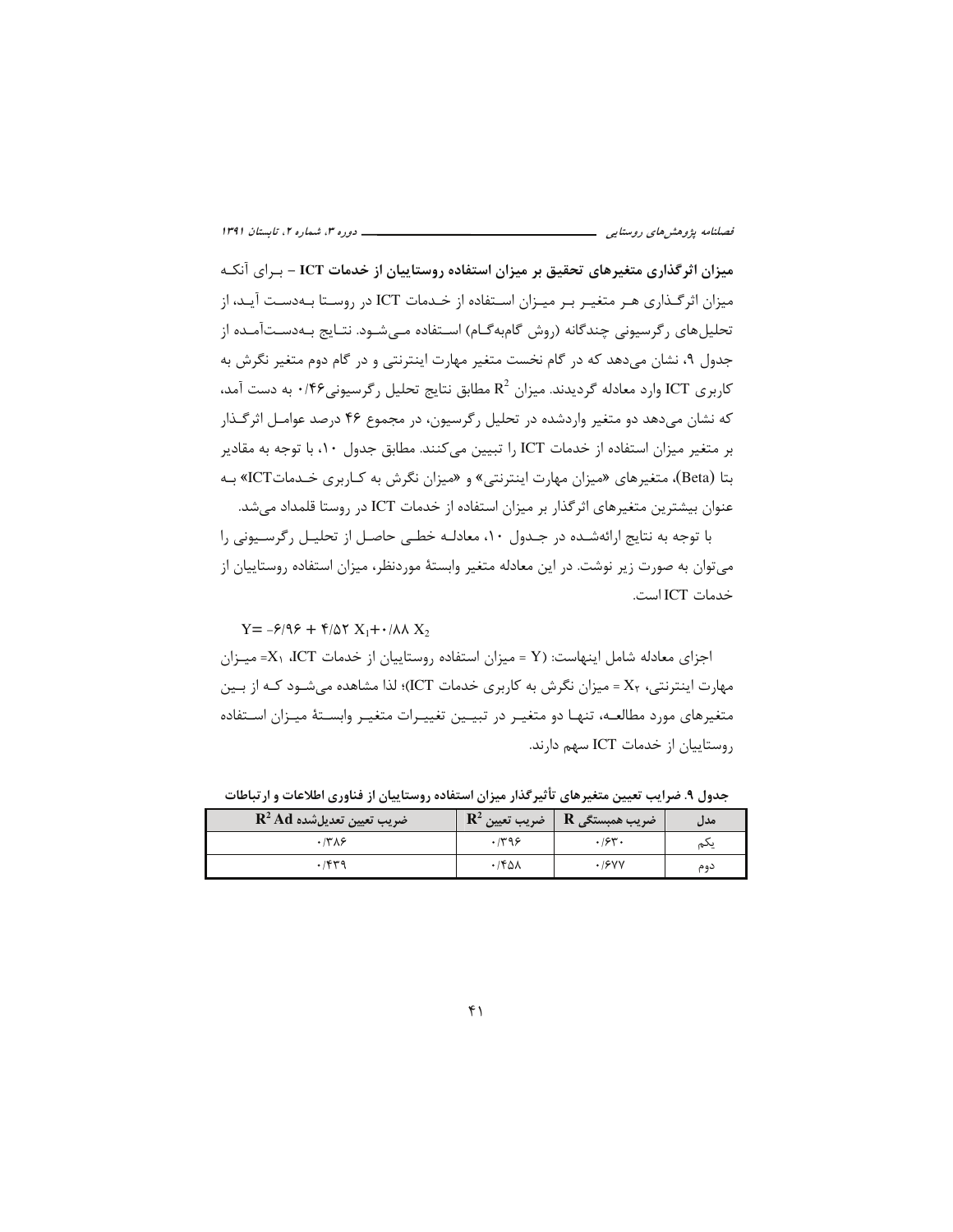فاطمه سورانی و همکاران ـــــــــــــــــــ بررسی عوامل مؤثر بر استفاده روستاییان از خدمات فناوری اطلاعات ...

| سطح<br>معنی داری          | مقدار t      | ضريب<br>$\boldsymbol{\beta}$ استانداردشده | $\boldsymbol{\beta}$ ضریب غیراستاندارد | متغیر واردشده در<br>مدل                        |
|---------------------------|--------------|-------------------------------------------|----------------------------------------|------------------------------------------------|
| $\cdot$ / Y A A           | $-15$        |                                           | $-8/98$                                | $b0$ ضريب ثابت                                 |
| $\cdot$ / $\cdot$ $\cdot$ | <b>AITA9</b> | .408.                                     | ۴۱۵۱۷                                  | مهارت اينترنتي                                 |
| $\cdot/\cdot$ \ \         | $Y/\Delta Y$ | .1798                                     | .711                                   | نگرش به کاربری<br>فناوري اطلاعات و<br>ارتباطات |

جدول ۱۰. میزان تأثیر متغیرهای تأثیرگذار در میزان استفاده از فناوری اطلاعات و ارتباطات

برای دستیابی به درک بهتری از عوامل اصلی مؤثر بـر میـزان اسـتفاده روسـتاییان از ICT در روستا از تحلیل مسیر استفاده شد که نتایج آن در قالب شکل ۱، ارائـه گردیـده اسـت. ایـن مـدل نشان میدهد که اثر مستقیم متغیر سن بر میزان استفاده روستاییان از ICT منفی بوده است و به نظر می رسد با بالا رفتن سن، پاسخگویان تمایل کمتری برای استفاده از ICT داشـتهانـد. بـا ایـن حال مهارت کار با رایانه، تعداد افراد باسواد خانوار، مهارت اینترنتی و نگـرش بـه کــاربری ICT بـر میزان استفاده روستاییان از ICT اثر مثبت و مستقیم دارد. افزون بر این، متغیر سن بر مهارت کار با رایانه، مهارت اینترنتی و نگرش به کاربری ICT تأثیر مستقیم داشــته و از طریــق آنهـا بــه طــور غيرمستقيم بر ميزان استفاده روستاييان از ICT مؤثر است. همچنـين متغيـر تعـداد افـراد باسـواد خانوار به طور مستقیم بر متغیرهای مهارت کار با رایانه، مهارت اینترنتی و نگرش به کـاربری ICT تأثیر مستقیم داشته و از طریق آنها به طور غیرمستقیم بر میزان استفاده روستاییان از ICT مـؤثر است. متغیر مهارت کار با رایانه نیز به طور مستقیم بر متغیرهـای مهـارت اینترنتـی و نگـرش بـه كاربري ICT تأثير مستقيم داشته و از طريق آنها به طور غيرمستقيم بر ميزان استفاده روسـتاييان از ICT مؤثر است. متغیر مهارت اینترنتی نیز به طور مستقیم بـر نگـرش بـه کـاربری ICT تـأثیر مستقیم داشته و از طریق آن به طور غیرمستقیم بر میزان استفاده روستاییان از ICT مـؤثر اسـت. تأثیر کلی هر یک از متغیرها در جدول ۱۱، ارائه شده است.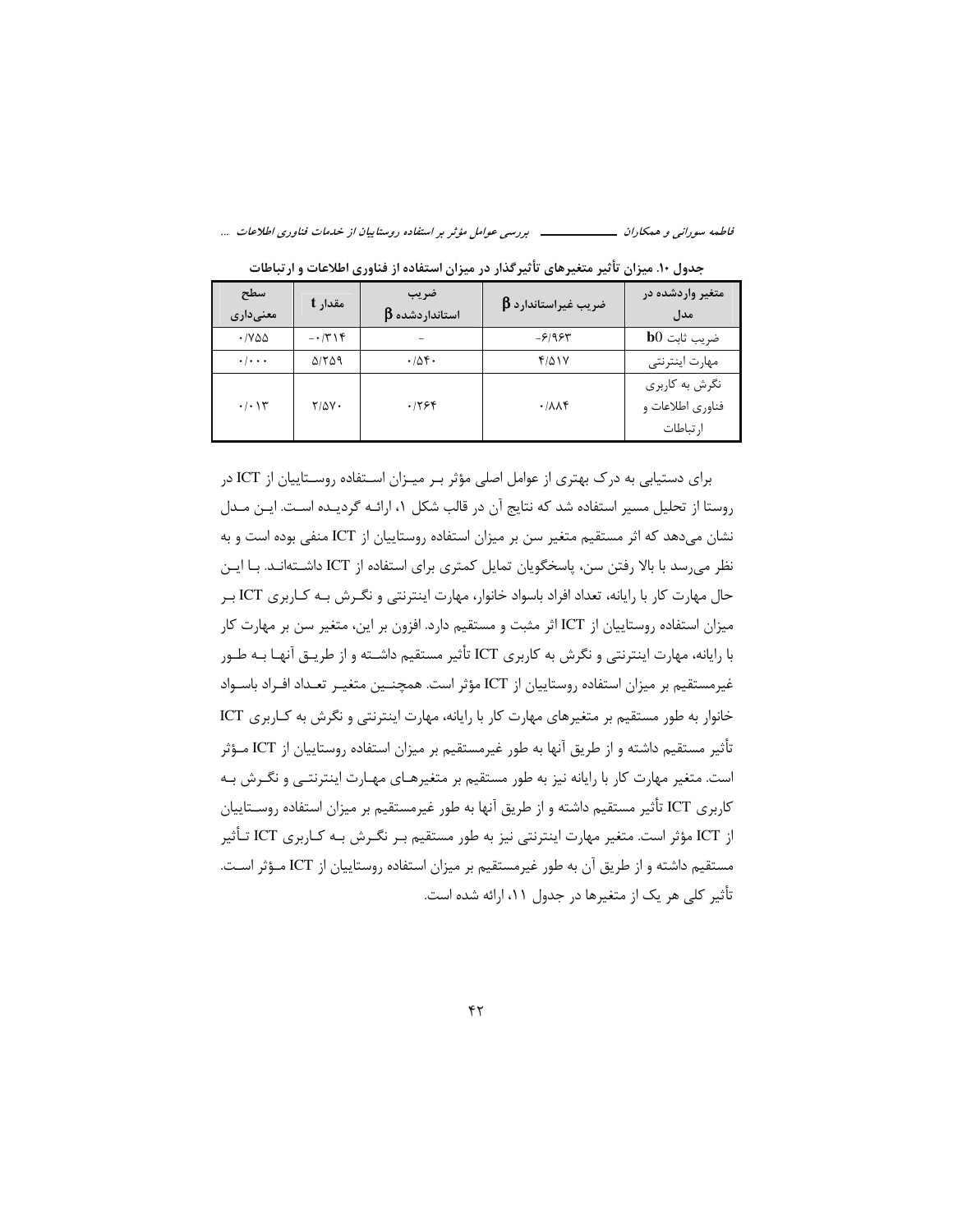

شکل ۱. نمودار تحلیل مسیر و روابط مستقیم و غیرمستقیم عوامل مؤثر بر میزان استفاده روستاییان از خدمات ICT در روستا

| اولويتبندى | مجموع تأثيرات<br>مستقيم و غيرمستقيم<br>هر متغير | تأثيرات<br>مستقيم    | تأثيرات<br>غير مستقيم  | متغير مستقل                    |
|------------|-------------------------------------------------|----------------------|------------------------|--------------------------------|
|            | $\cdot$ /۳ $\cdot$ 9                            | $\cdot$ /۳ $\cdot$ 9 |                        | ICT - نگرش به کاربری $X5$      |
|            | .7777                                           | ۰/۱۶۲                | $\cdot/\cdot$ 9        | X3 مهارت اينترنتي              |
|            | $\cdot$ /۲۵۱                                    | $\cdot/\cdot$ ۳۲     | .7719                  | X2 - مهارت كار با رايانه       |
|            | $\cdot$ / $\cdot$ $\wedge$ $\circ$              | $\cdot/\cdot$ 9      | $- \cdot / \cdot \tau$ | X4 - تعداد افراد باسواد خانوار |
| ۵          | $-\cdot$ /۳۴۸                                   | $-\cdot/\cdot 7$     | $-1799$                | X1 -سن                         |

جدول ١١. مجموع تأثيرات مستقيم و غيرمستقيم متغيرهاي مستقل بر متغير وابسته

نتایج نشان داد که نگرش به کاربری ICT با میزان تأثیر ۰/۳۰۹، سپس مهارت اینترنتی بـا ٠/٢٧٢، مهارت كار با رايانه با ٢۵١/٠، تعداد افراد باسواد خانوار با ٠/٠٨۶ و سن بــا ٠/٣۴٨- بــه ترتيب بيشترين ميزان تأثير را بر متغيـر وابسـته ميـزان اسـتفاده روسـتاييان از ICT داشـتند.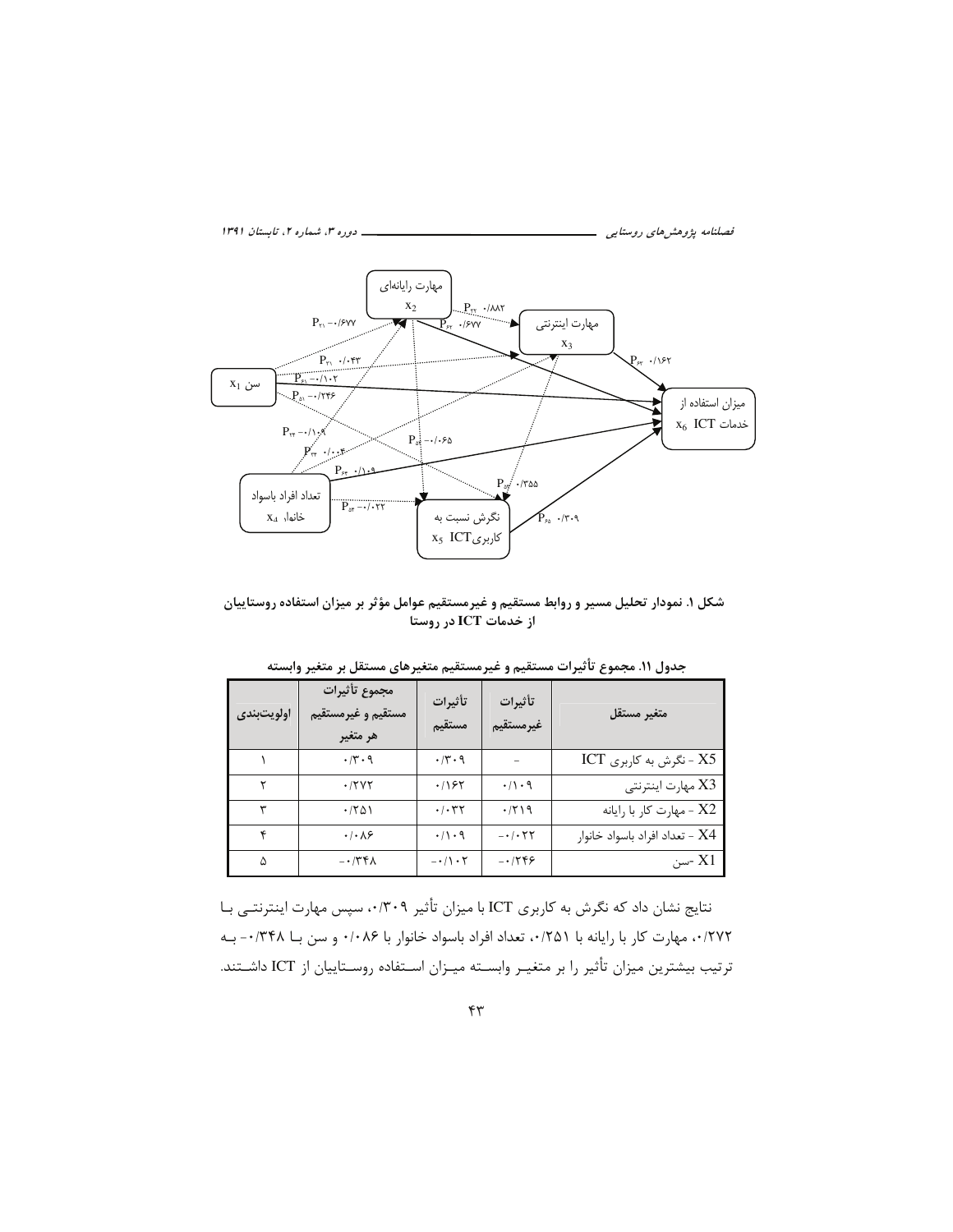فاطمه سورانی و همکاران ـــــــــــــــــــ بررسی عوامل مؤثر بر استفاده روستاییان از خدمات فناوری اطلاعات ... تأثیرات کلی بهدستآمده حاکی از آن بود که در شرایط فعلی میزان استفاده روستاییان از ICT بیشتر از متغیرهای دیگر تحقیق تحت تأثیر نگرش به کاربری ICT و مهارت اینترنتی است.

#### يحث و نتيجهگيري

امروزه موضوع فناوری اطلاعات و ارتباطات به مثابه ضرورتی برای سیاست گذاران، برنامهریزان و کارگزاران توسعه روستایی در جهان مطرح است آنچه مسلم اسـت، گسـترش ICT بـه تنهـایی نمی تواند توسعه همهجانبه برای روستاها فراهم آورد. ولی می توان با تدوین و اجرای برنامههـای منسجم ICT روستایی و در پیش گرفتن راهکارهایی متناسب با شرایط محلبی هـر منطقـه تـا حدود زیادی به اهداف توسعه دست یافت. بدون تردید نخستین گام در گسترش ایـن فنــاوری، شناخت عوامـل مـؤثر در ميـزان اسـتفاده روسـتاييان از فنـاوري اطلاعـات و ارتباطـات و ارائـه راهکارهای اثربخش در بهبود استفاده و افزایش بهرهوری این فناوری در بین روستاییان است.

یافتههای تحقیق نشان داد که بین متغیر سن با میزان اسـتفاده از خــدمات ICT روســتایی رابطه منفی و معنیداری در سطح یک درصد وجود داشت و افراد با سـن بـالاتر کمتـر از ابـزار ICT استفاده كردهاند؛ كه مطابق با نتيجه تحقيق فلاح حقيقى (١٣٨٧) بود.

بر اساس یافتههای تحقیق، با اینکه نمونه آماری پژوهش از بین روستاییان باسـواد انتخـاب گردید همچنان تحصـیلات درصـد زیـادی از پاسـخگویان (۴۰/۸ درصـد) در سـطح خوانـدن و نوشتن و ابتدایی بود، که نشان از پایین بودن سطح سواد در بین پاسخگویان مورد مطالعه دارد. یافتههای تحقیق مطابق با مطالعه فلاح حقیقی (۱۳۸۷) نشان داد که بین متغیـر سـطح سـواد پاسخگو بـا ميـزان اسـتفاده از خـدمات ICT روسـتايي در سـطح يـک درصـد رابطـه مثبـت و معنی داری وجود دارد. همچنین مطـابق بـا نتـایج بخـش اسـتنباطی، تفـاوت معنـی داری بـین گروههای تحصیلی مختلف در میزان استفاده از ICT وجـود داشـت، بـهطـوری کـه افـرادی کـه تحصیلاتشان بالاتر از مقطع ابتدایی بود به طور معنیداری اسـتفاده بیشـتری از ایـن فنـاوری داشتهاند که مطابق با تحقیق حاجی;نژاد و همکاران (۱۳۹۰) بود. در تأیید ایـن یافتـههـا وجـود رابطه مثبت و معنی دار در سطح ۵ درصد بین تعداد افراد باسواد در خانواده با میزان اسـتفاده از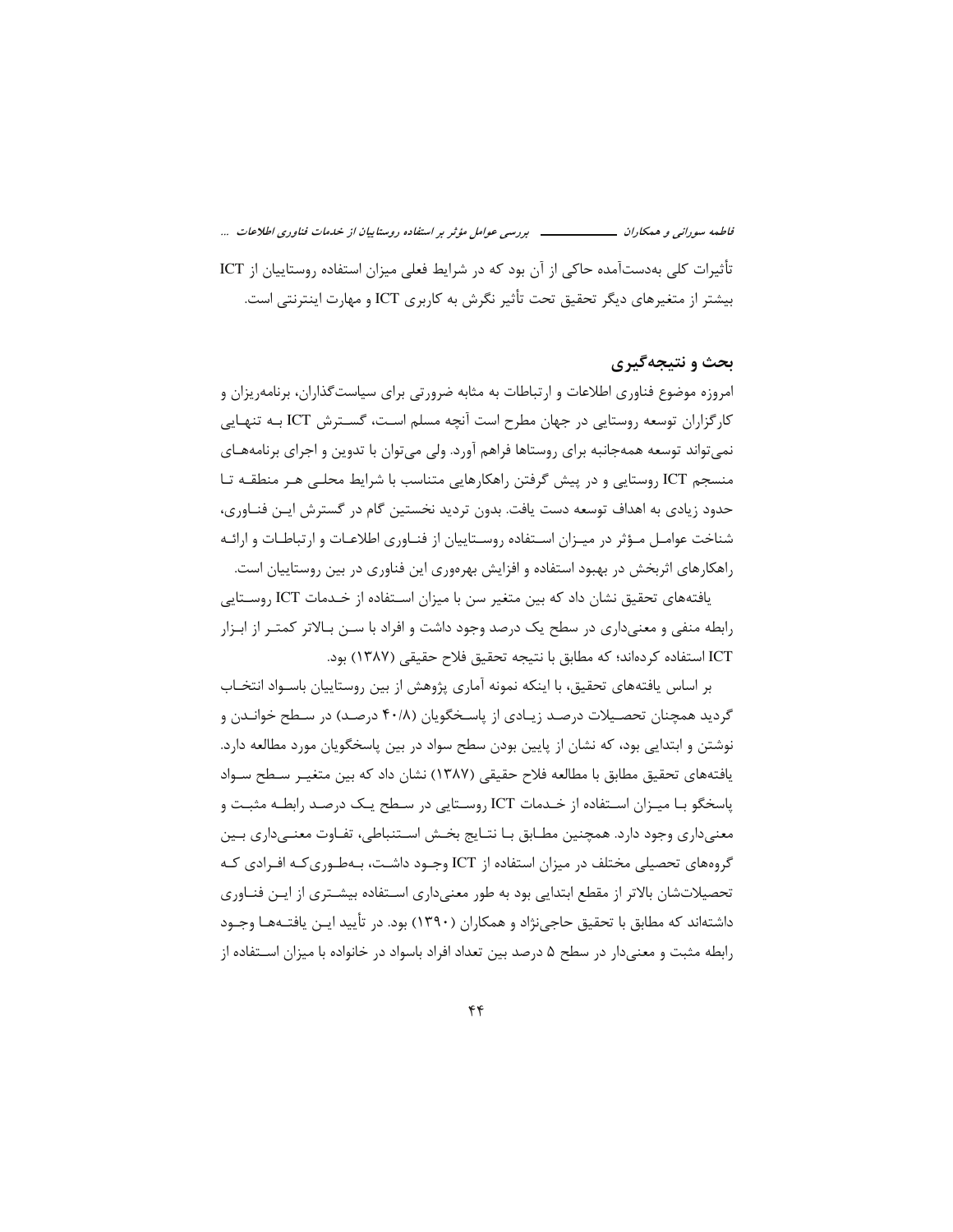ICT مشخص شد؛ به این معنی که وجود افراد باسواد در خانواده منتج به استفاده بیشتر از این خدمات می شود. در مجموع این نتایج نقش مهم سطح سواد و آگاهی افراد را در میزان استفاده از ICT نشان میدهد. بنابراین پیشنهاد می شود بـا برگـزاری کـلاس۱هـای سـوادآموزی و ایجـاد انگیزه در فراگیری سواد برای بزرگسالان و نیز فراهم آوردن شرایط سادهتر ادامه تحصیل بـرای بقیه افراد، موجبات ارتقای سطح سواد افراد را فراهم آورد. با توجه به اینکه وجود افراد باسواد و با مهارت و تخصصهای بالا لازمه گردش چرخهای توسعهٔ هر کشوری است، دولت باید سرمایه بیشتری به این حیطه اختصاص دهند.

یافتههای پژوهش نشان میدهد که بین متغیر مهارت رایانهای و میزان استفاده از خـدمات ICT روستایی رابطه مثبت و معنیداری در سطح یک درصد وجود دارد. این بدان معناست کـه افرادی که مهارت بالاتری در رایانه دارند، میزان استفادهشان از خـدمات ICT روسـتایی بیشـتر بوده است. از طرفی بر اساس نتایج بخش توصیفی مشخص گردید که پاسخگویان سطح پایینی از مهارت رایانهای را دارا هستند، بهطوری که بیشتر پاسخگویان (۴۳/۱ درصد) فاقد مهارت رایانهای بودند. نتایج ضرایب همبستگی نشان داد که همبستگی مثبت و معنـی۱داری در سـطح یک درصد بین مهارت اینترنتی و میزان استفاده از ICT وجـود دارد. مشـاهدات ایــن بخــش از تحلیل استنباطی تأییدکننده نتایج بخش رگرسیونی است، که نشان داد یکی از عوامل مـؤثر در تغييرات ميزان استفاده از ICT، مهارت اينترنتي است. اين مسئله اهميت تأثير مهارت اينترنتي ياسخگويان در افزايش استفاده از ICT را نشان مي دهد. با توجه به اينكه اكثر ياسـخگويان (۵۸ درصد) فاقد مهارت اینترنتی بودند، لازم است که مهـارت اینترنتـی روسـتاییان را افـزایش داد. بدین منظور باید سازمانهای مرتبط، با تأسیس مراکز مجهز به سیستمهای رایانهای و خطـوط پرسرعت اینترنت، و برگزاری کلاسهای آموزشی «آشنایی با رایانه و نحـوه اسـتفاده صـحیح از اینترنت برای دستیابی به اطلاعات موردنیاز» در این مراکـز و بـا کـاهش هزینــه دسترســی بـه اینترنت در روستاها زمینه استفاده بیشتر از این فناوری را فراهم آورند.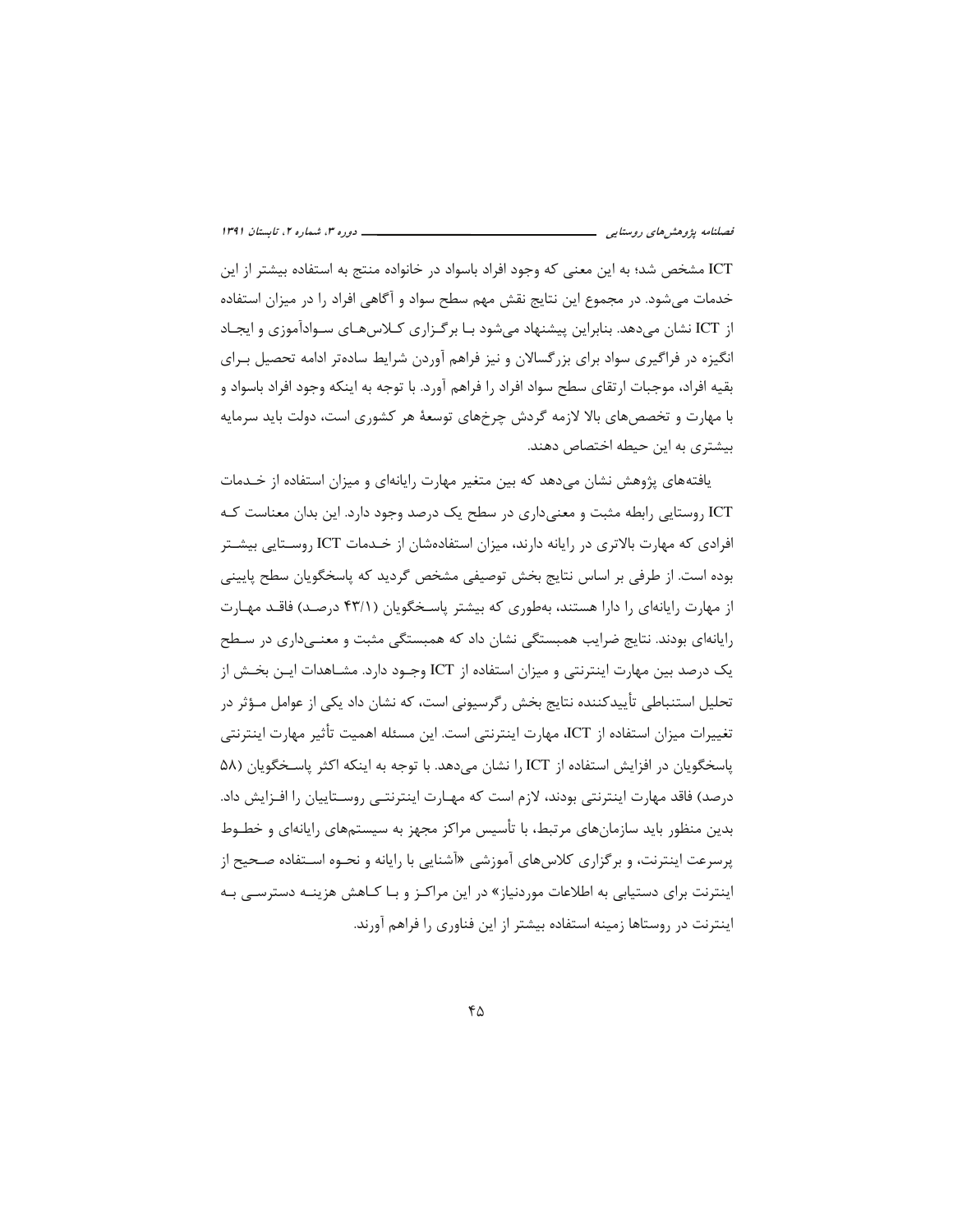فاطمه سورانی و همکاران ـــــــــــــــــــ بررسی عوامل مؤثر بر استفاده روستاییان از خدمات فناوری اطلاعات ...

نتایج بهدستآمده از تحلیل همبستگی نشان داد که بین متغیر نگرش بـه کـاربری فنـاوری اطلاعات و ارتباطات در خدمات سانی روستایی با میزان استفاده از خدمات ICT رابطه مثبـت و معنیداری در سطح یک درصد وجود داشت؛ یعنی افرادی که نگـرش مطلـوب-تـری داشـتند از ابزار ICT بیشتر استفاده کردهاند -که این نتیجه هماهنـگ بـا تحقیــق فـلاح حقیقــی (۱۳۸۷) است. از طرفی افرادی که از این ابزار استفاده می کنند نیز نگرششان مطلوبتر شده است، زیـرا تا حدودی کارایی این فناوری را درک کردهاند.

نتايج آزمون LSD مشخص ساخت كه پاسـخگويان بـا نگـرش مطلـوب، بيشـتر از دو گـروهِ نگرشی بینابین و نامطلوب و نیز پاسخگویان با نگرش بینابین بیشتر از گروه نگرشی نامطلوب از این فناوری استفاده می کردند. یکی از مهمترین عوامـل تأثیر *گ*ـذار بـر میـزان اسـتفاده از ICT، نگرش پاسخگویان به کاربری فناوری اطلاعات و ارتباطات در روستا شناسـایی شـد و از طرفـی فقط ٣١ درصد پاسخگویان نگرش مطلوبی داشتند. بنابراین باید تدابیری بهمنظور بهبود نگرش روستاییان به ICT صورت گیرد. در این زمینه استفاده از رابطان محلی و برگـزاری كـلاسهـای آموزشی در زمینهٔ کاربردهای ICT در روستا و اینکه چگونه با بهرهگیری از ابزار ICT مـیتـوان به بهبود شرایط زندگی و شغلی دست یافت، از راهکارهای مهم قلمداد میشود.

بر اساس نتایج مقایسه میانگین بین بودن یا نبودن افراد اداری در بـین اعضـای خــانواده در میزان استفاده از ICT تفاوت معنی داری در سطح یک درصد وجود داشت. بهطوری *ک*ـه کســانی که دست کـم یـک فـرد اداری در خـانواده داشـتند بیشـتر از خـدمات ICT روسـتایی اسـتفاده می کردند. این یافته با نتایج تحقیق خلیل مقدم (۱۳۸۷) هماهنگ بود. افراد اداری و افرادی که در نهادهای روستایی عضویت داشتند معمولاً بیشتر از مزایای این فناوری اطلاع داشــتند و نیــز با توجه به اینکه در ادارات و نهادها از این فناوریها بیشتر استفاده می کنند این افراد بیشتر بـه اهمیت استفاده از این فناوری پی بردهاند.

نتايج اولويتبندى ميزان استفاده روستاييان از فناورى اطلاعات و ارتباطات مشخص ساخت که تماشای برنامههای تلویزیونی نحوه پیشگیری و مبارزه با بیماریهای شــایع انســانی، بهبــود بهداشت فردی و خانوادگی، و دریافت اخبار جدید کشاورزی و دامپروری اولویـتهـای یکـم تـا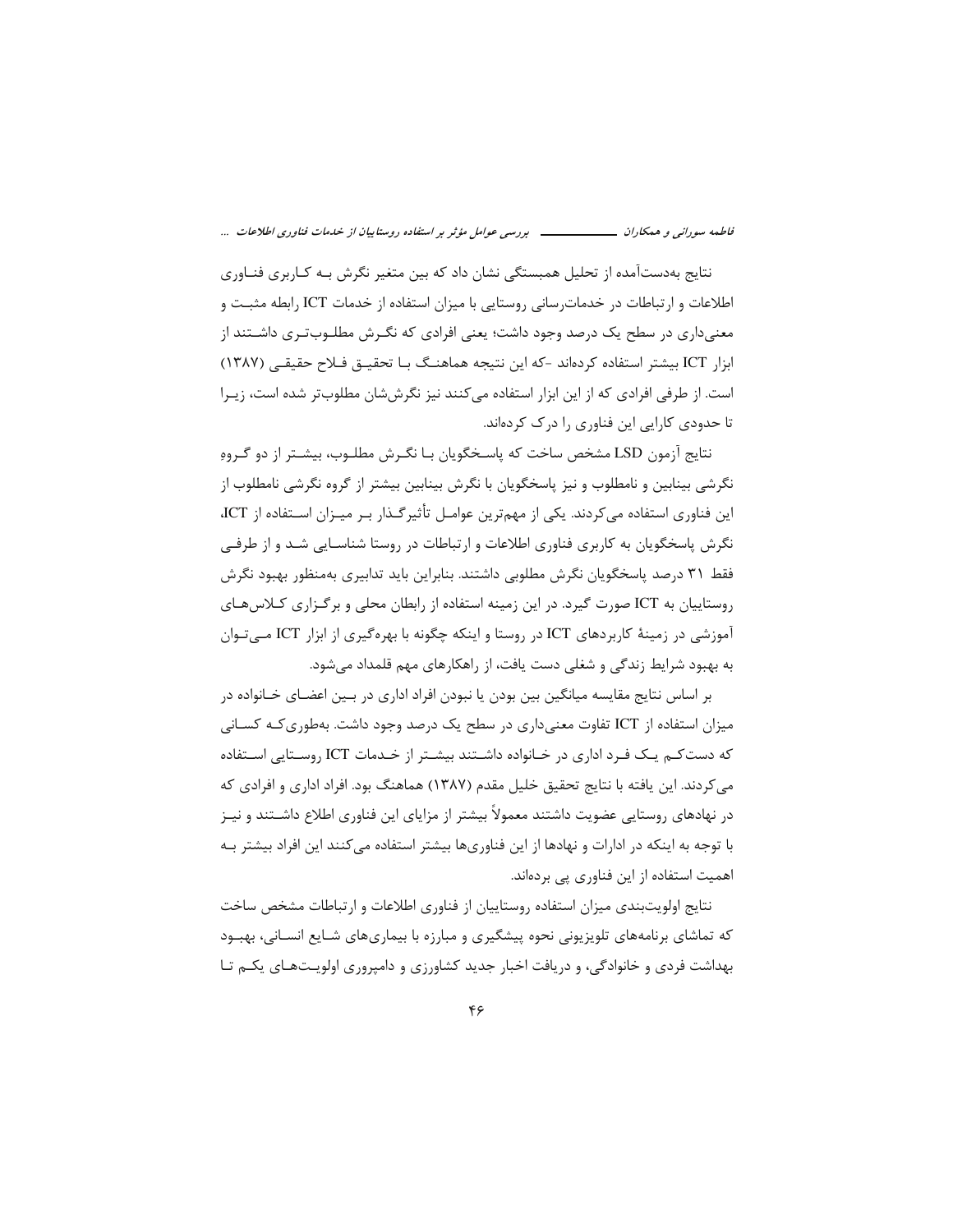سوم را بهدست آوردند. این نتایج مطابق با تحقیق نـوری.پـور و شـاهولـی (۱۳۸۹) حــاکی از آن است کـه تلویزیـون پراسـتفادهتـرین ابـزار ICT بـه وســیله روسـتاییان اسـت، زیـرا تلویزیـون کمخرج ترین و در دسترس ترین رسانه دیداری- شنیداری است و به مهارت و سواد بالایی نیـاز ندارد، بنابراین بیشتر از طرف روستاییان مورد استقبال قـرار مـی6کیـرد. از آنجـا کـه تلویزیـون بیشترین استفاده را برای روستاییان داشته است باید برنامههای تلویزیونی بـا محتـوا و کیفیـت بهتری در مسیر بهبود زندگی روستاییان و افـزایش رانـدمان کشـاورزی از سـوی سـازمانهـای مربوط تهيه و بر روى شبكه استانى هر استان مطابق با محصولات و شـرايط محلـى روسـتاهاى آن تهيه و يخش شود.

نتایج تحلیل مسیر نشان داد که نگرش به کـاربری ICT بـا میـزان تـأثیر ۰/۳۰۹ و مهـا,ت اینترنتی با ۰/۲۷۲ بیشترین میزان تأثیر را بر متغیر وابستهٔ میـزان اسـتفاده روسـتاییان از ICT داشتند. تأثیرات کلی بـهدسـتآمـده حـاکی از آن بـود کـه در شـرایط فعلـی میـزان اسـتفاده روستاييان از ICT بيشتر از متغيرهاي ديگر تحقيق تحت تأثير نگرش به كاربري ICT و مهارت اینترنتی است. بنابراین باید با برگزاری دورههای آموزشی و افزایش آگاهی روستاییان از مزایـای استفاده از این فناوری — بهویژه از طریق رسانههای گروهے- زمینــه بهبــود نگــرش و افــزایش مهارت اینترنتی روستاییان را فراهم آورد.

## منابع

- ترجمان، فریبا و روشنی، نسیم، ۱۳۹۰، بررسی عوامل مؤثر بر کاربرد آموزش الکترونیکی برای آمـوزش زنان روستایی در شهر ایلام، فصلنامه پژوهشهای روستایی، دوره۲، شماره ۲، صص. ۶۸-۵۵.
- تقوایی، مسعود و نوروزی آورگامی، اصغر، ۱۳۸۶، تحلیلی بر نحوه توزیع فضـایی امکانــات و خــدمات روستایی و سطحبندی دهستانهای استان چهـار محـال و بختیــاری، مجلـه پژوهشـی دانشـگاه اصفهان (علوم انسانی)، جلد بیست و چهارم شماره ۳، قابل دسترس در:

http://research.ui.ac.ir/mainpage/journals2/ensani/ensani24/f5.pdf

حجازی، رضا، ۱۳۷۰، م**نــابع ســلولوزی آبخیزهــای ایــران**، انتشـارات سـازمان صـنایع و معــادن بنیــاد مستضعفان و جانبازان، ص. ۴۰۱.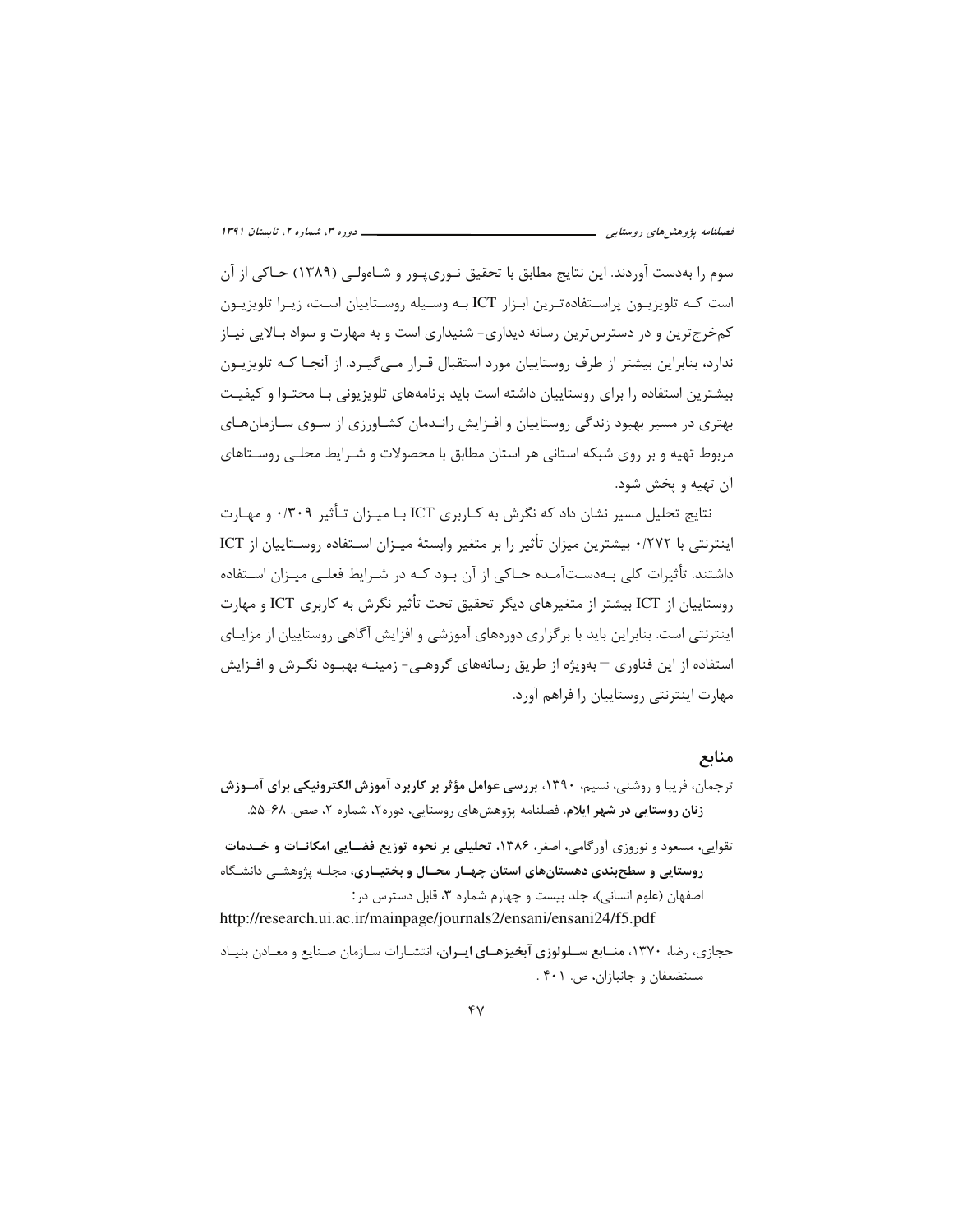فاطمه سورانی و همکاران ـــــــــــــــــــ بررسی عوامل مؤثر بر استفاده روستاییان از خدمات فناوری اطلاعات ...

- حاجی نژاد، علی، نوری، مرضیه و فضلعلی، زینب، ۱۳۹۰، ارزیابی میزان بهرهبرداری دهیاران از فنساوری اطلاعات و ارتباطات در مدیریت روستایی، فصلنامه پیژوهش های روستایی، سال۲، شیماره ۲، صص. ۱۶۰-۱۳۷.
- خلیل مقدم، بیژن، ۱۳۸۷، بررسی عوامل مؤثر بر میزان پذیرش فناوری اطلاعـات و ارتباطـات (ICT) در مرکز جامع خدمات ICT روستایی قرن آباد در اسـتان گلسـتان، فصـلنامه روسـتا و توسـعه، سال ۱۱، شماره ۳، صص. ۷۶-۵۱.
- رضوی، سیامک، ۱۳۷۹، ارزیابی اجتماعی طرحهای بیابانزدایی در اطراف شهر کرمان، خلاصـه مقـالات در همایش توسعه پایدار در زیست بومهای بیابانی.
- عنابستانی، علی|کبر و وزیری، سمیه، ۱۳۹۰، تحلیل آثار اجتماعی، اقتصادی و کالبدی ICT در توســعه **نواحی روستایی (مطالعه موردی: شهرستان گرگان**)، فصلنامه پژوهشهای روستایی، سال ۲، شماره ۰۱، صص. ۲۱۳-۱۸۷.
- فلاح حقيقى، نگين، شعبانعلى فمـى، حسـين، اسـدى، علـى و بيژنـى مسـعود، ١٣٨٧، تحليـل نگــرش کارگزاران ترویج کشاورزی نسبت به کاربری فناوری اطلاعات و ارتباطات در استان گیلان، مجلـه کشاورزی، دوره ۱۰، شماره ۲،صص. ۱۳۴-۱۲۷.
- قارون، زهرا، شعبانعلی فمی، حسین و کلانتری خلیل، ۱۳۸۹، تحلیل زمینــههــای بکــارگیری فنــاوری اطلاعات در مدیریت گاوداریهای صنعتی شیری (مطالعه موردی: غــرب اســتان تهــران)، علـوم کشاورزی ایران، دوره ۴۱، شماره ۱. صص. ۸۷-۸۱.
- قلی نیا، محمدجواد و سالاری طبس، عصمت، ۱۳۸۸، عوامل مؤثر بر اســتفاده روســتاییان از خــدمات دفاتر ICT روستایی در استان خراسان جنوبی.
- كريمي، آصف، مختارنيا، محمد و صفا ليلا، ١٣٨۶، تحليل عاملي عوامل مؤثر بر استفاده آموزشــگران از فناوریهای اطلاعات(IT) در آموزشهای علمی- کاربردی کشاورزی و منابع طبیعی، مجله علـوم کشاورزی ایران، دوره ۲-۳۸، شماره ۱، صص. ۱۶۰-۱۴۹.
- نوریپور، مهدی و شاهولی، منصور، ۱۳۸۹، کاربرد رسانههای ارتباطی بـرای توســعه پایــدار روســتایی **شهرستان بویراحمد،** مجموعه مقالات دومین همایش خـدمات فنـاوری اطلاعـات و ارتباطـات در روستا، تهران، ۲۴۸–۲۲۹. قابل دسترس در:

http://research.ui.ac.ir/mainpage/journals2/ensani/ensani24/f5.pdf